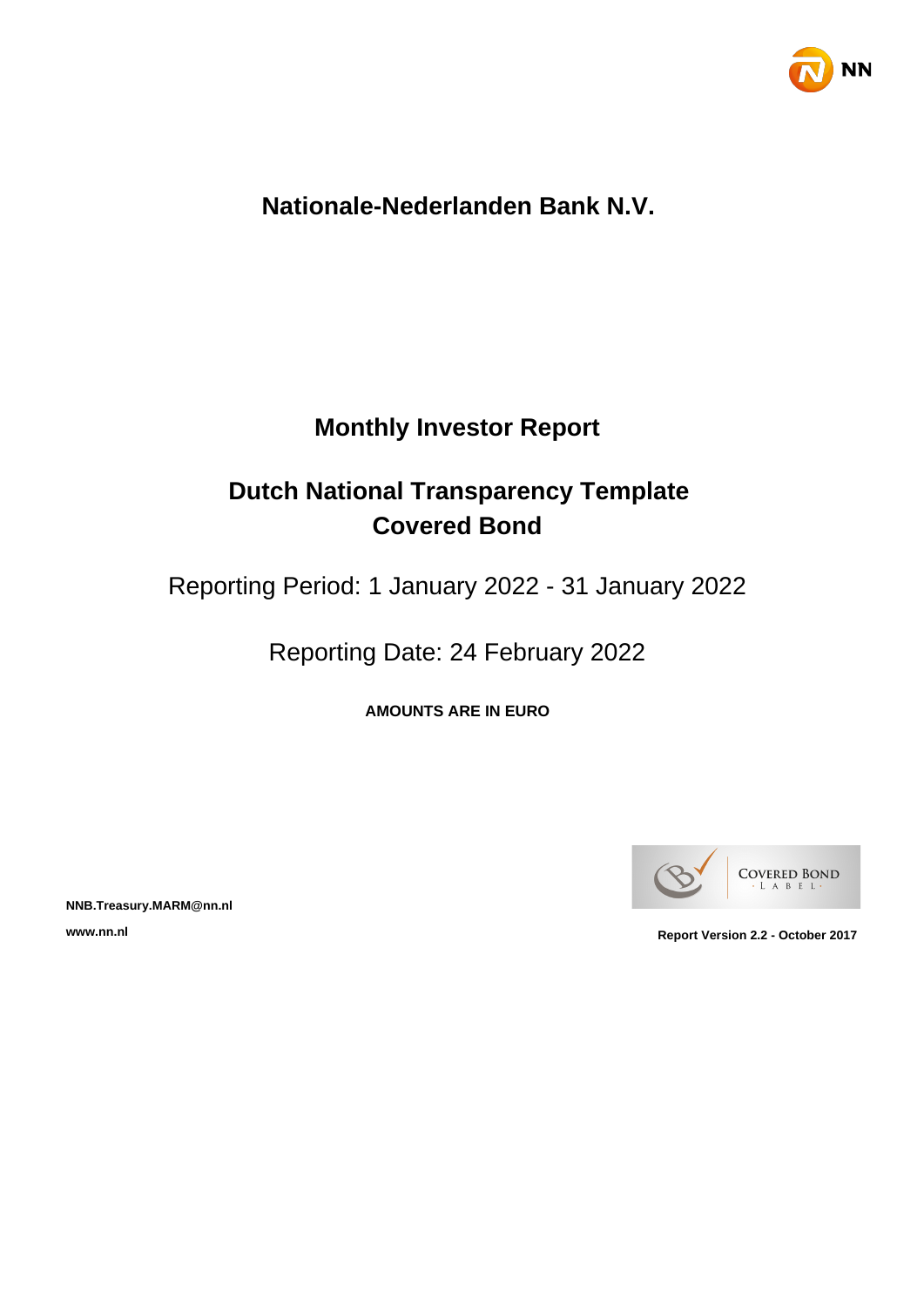#### **Table of Contents**

|                                                   | Page           |
|---------------------------------------------------|----------------|
| <b>Covered Bonds</b>                              | $\mathbf{3}$   |
| <b>Asset Cover Test</b>                           | $\overline{4}$ |
| <b>Counterparty Credit Ratings &amp; Triggers</b> | 5              |
| Ledgers & Investments                             | 6              |
| Regulatory Information                            | $\overline{7}$ |
| <b>Stratifications</b>                            | 8              |
| Glossary                                          | 26             |
| Contact Information                               | 28             |

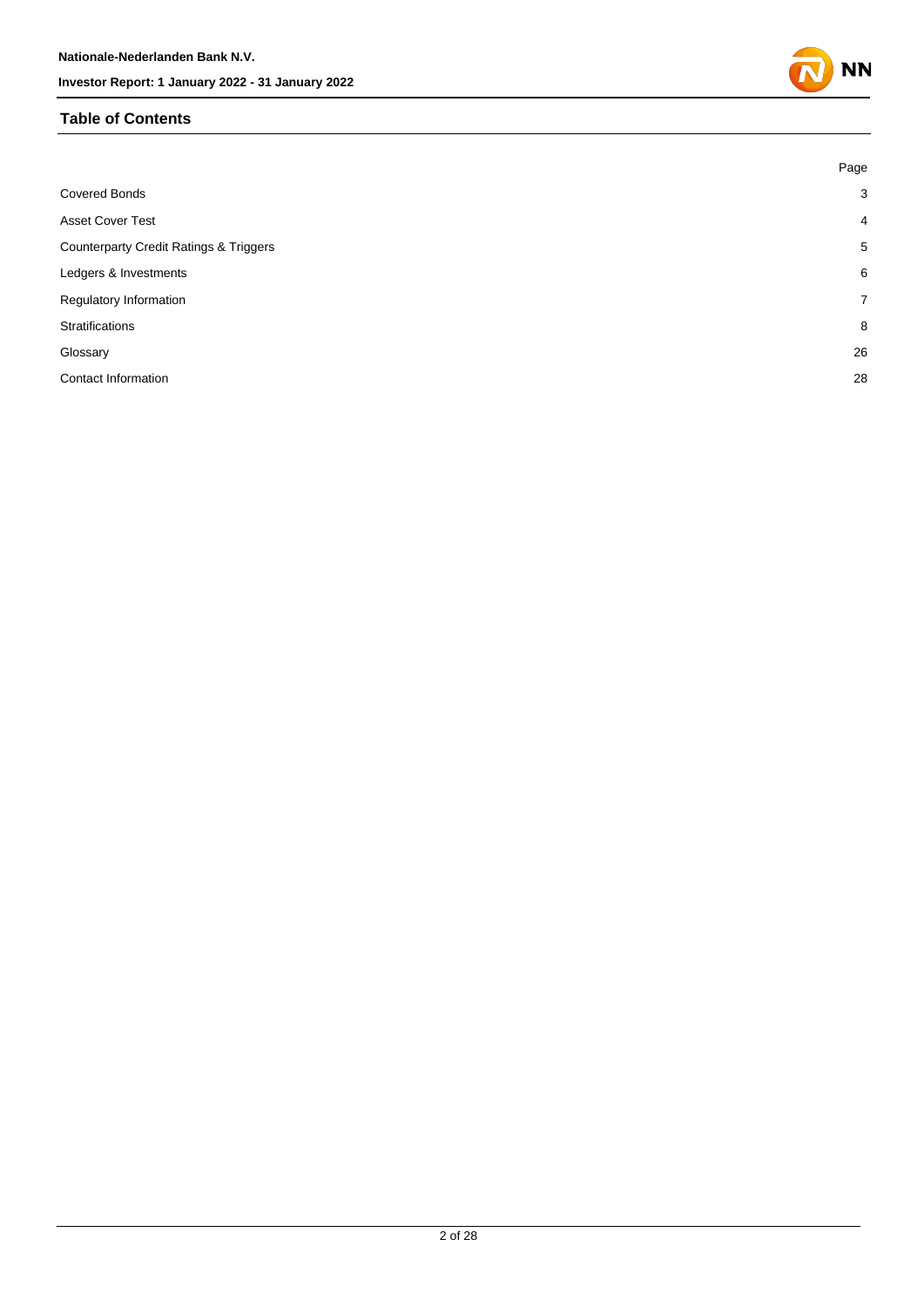

#### **Covered Bonds**

| Series                | <b>ISIN</b>  | Currency   | <b>Initial Principal</b><br>Balance* | Outstanding<br>Amount* | Coupon  | Issuance<br>Date | <b>Maturity</b><br>Date | <b>IRS Counterparty</b> | Redemption<br>Type | <b>LCR HQLA</b><br>Category |
|-----------------------|--------------|------------|--------------------------------------|------------------------|---------|------------------|-------------------------|-------------------------|--------------------|-----------------------------|
| <b>SB CB Series 1</b> | NL0015436072 | <b>EUR</b> | 500.000.000                          | 500,000,000            | 0.0100% | 08/07/20         | 08/07/30                |                         | <b>Bullet</b>      |                             |
| <b>SB CB Series 2</b> | NL0015614611 | <b>EUR</b> | 500.000.000                          | 500.000.000            | 0.0500% | 24/09/20         | 24/09/35                |                         | <b>Bullet</b>      |                             |
| <b>SB CB Series 3</b> | NL00150002A1 | <b>EUR</b> | 250.000.000                          | 250,000,000            | 0.0500% | 12/11/20         | 12/11/40                |                         | <b>Bullet</b>      |                             |
| <b>SB CB Series 4</b> | NL00150008B6 | <b>EUR</b> | 500.000.000                          | 500,000,000            | 0.3750% | 04/03/21         | 04/03/41                |                         | <b>Bullet</b>      |                             |

\* Amounts to be reported in the relevant currency, and also the euro-equivalent amounts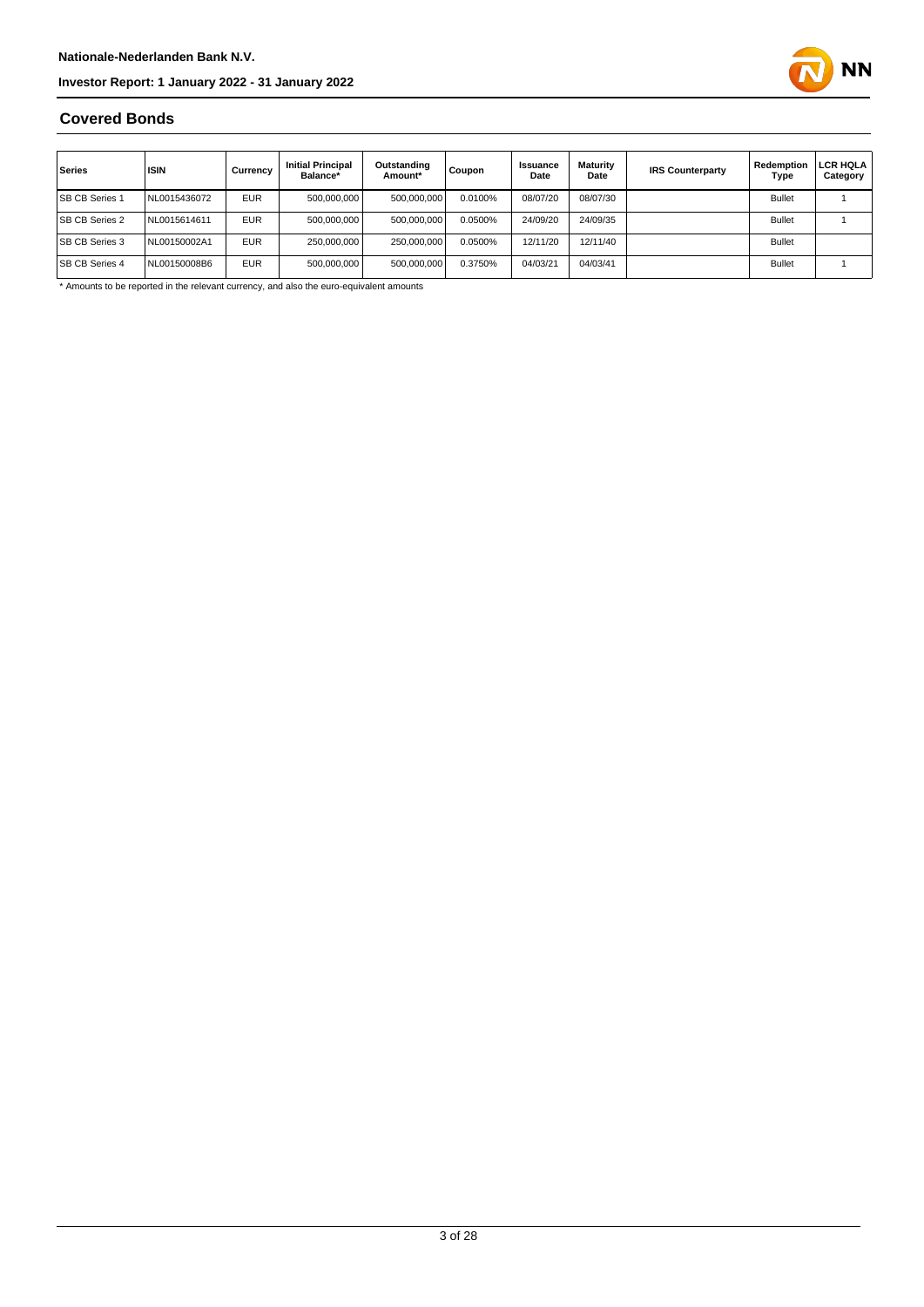#### **Asset Cover Test**

Other

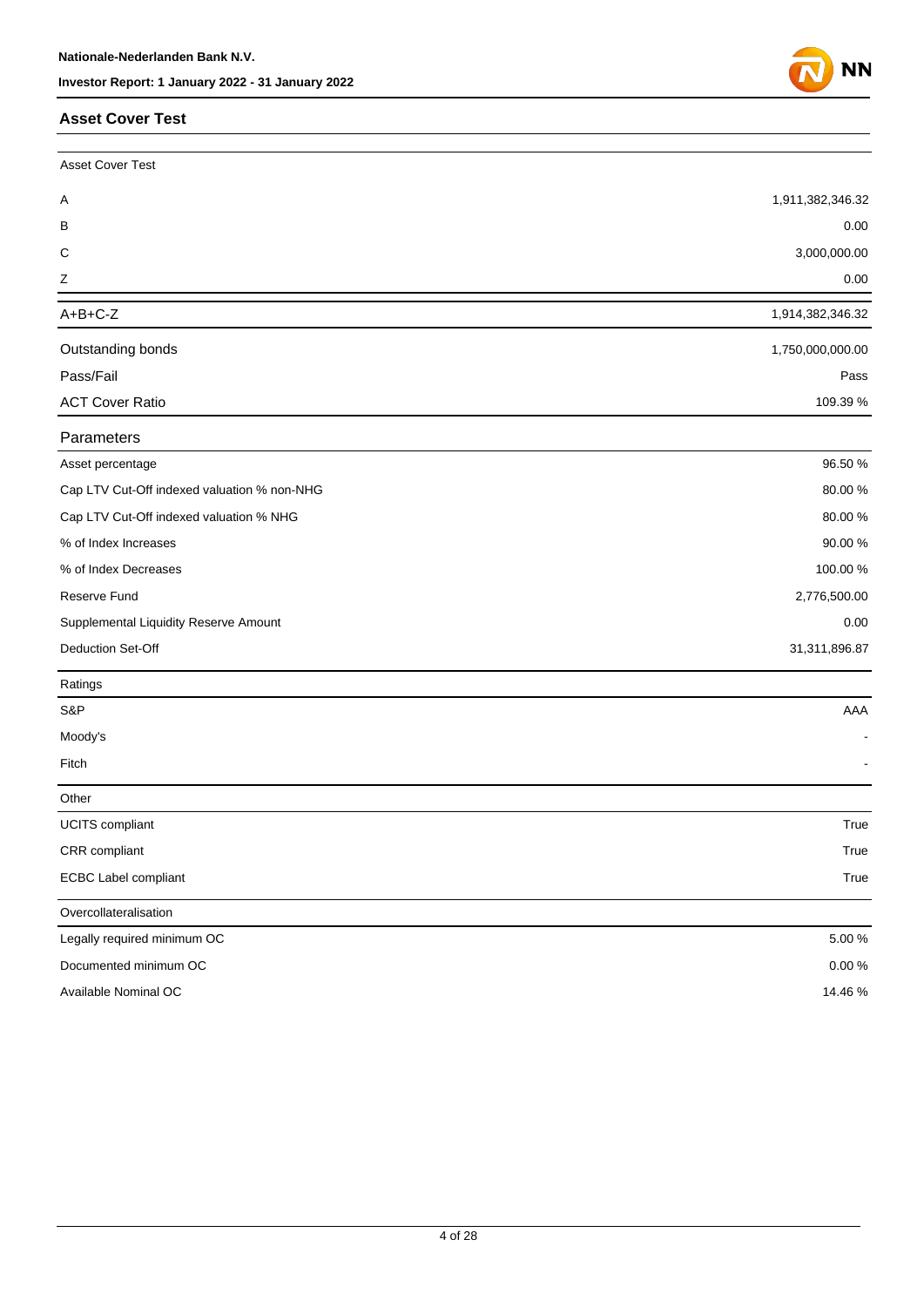

#### **Counterparty Credit Ratings & Triggers**

|                                                   |                                    | S&P (ST/LT)       |                   | Moody's (ST/LT)   |                   | Fitch (ST/LT)     |                   | <b>DBRS (ST/LT)</b> |                   |                                                                                                                                                     |  |
|---------------------------------------------------|------------------------------------|-------------------|-------------------|-------------------|-------------------|-------------------|-------------------|---------------------|-------------------|-----------------------------------------------------------------------------------------------------------------------------------------------------|--|
| Role                                              | Party                              | Rating<br>trigger | Current<br>rating | Rating<br>trigger | Current<br>rating | Rating<br>trigger | Current<br>rating | Rating<br>trigger   | Current<br>rating | Consequence if breached*                                                                                                                            |  |
| <b>CBC Account Bank</b>                           | N.V. Bank Nederlandse<br>Gemeenten | / BBB             | / AAA             |                   |                   |                   |                   |                     |                   | Another party (with sufficient<br>ratings) has to fulfill the CBC<br>Account Bank role or guarantee<br>the relevant CBC Account Bank<br>obligations |  |
| Issuer                                            | Nationale-Nederlanden<br>Bank N.V. | / A               | $/A$ -            |                   |                   |                   |                   |                     |                   | Reserve Account Trigger,<br>minimal required amount needs<br>to be posted on reserve fund<br>account                                                |  |
| Issuer                                            | Nationale-Nederlanden<br>Bank N.V. | $A-2$ / BBB       | $A-1/A-$          |                   |                   |                   |                   |                     |                   | Set off retail savings at issuer<br>account above deposit<br>guarantee scheme                                                                       |  |
| Seller Collection Account   ING Bank N.V.<br>Bank |                                    | BBB               | $/A+$             |                   |                   |                   |                   |                     |                   | Open escrow account in the<br>name of CBC and credit<br>expected cashflow amount on<br>next Calculation Date                                        |  |

\* Event is triggered if credit rating is below the rating as mentioned in the table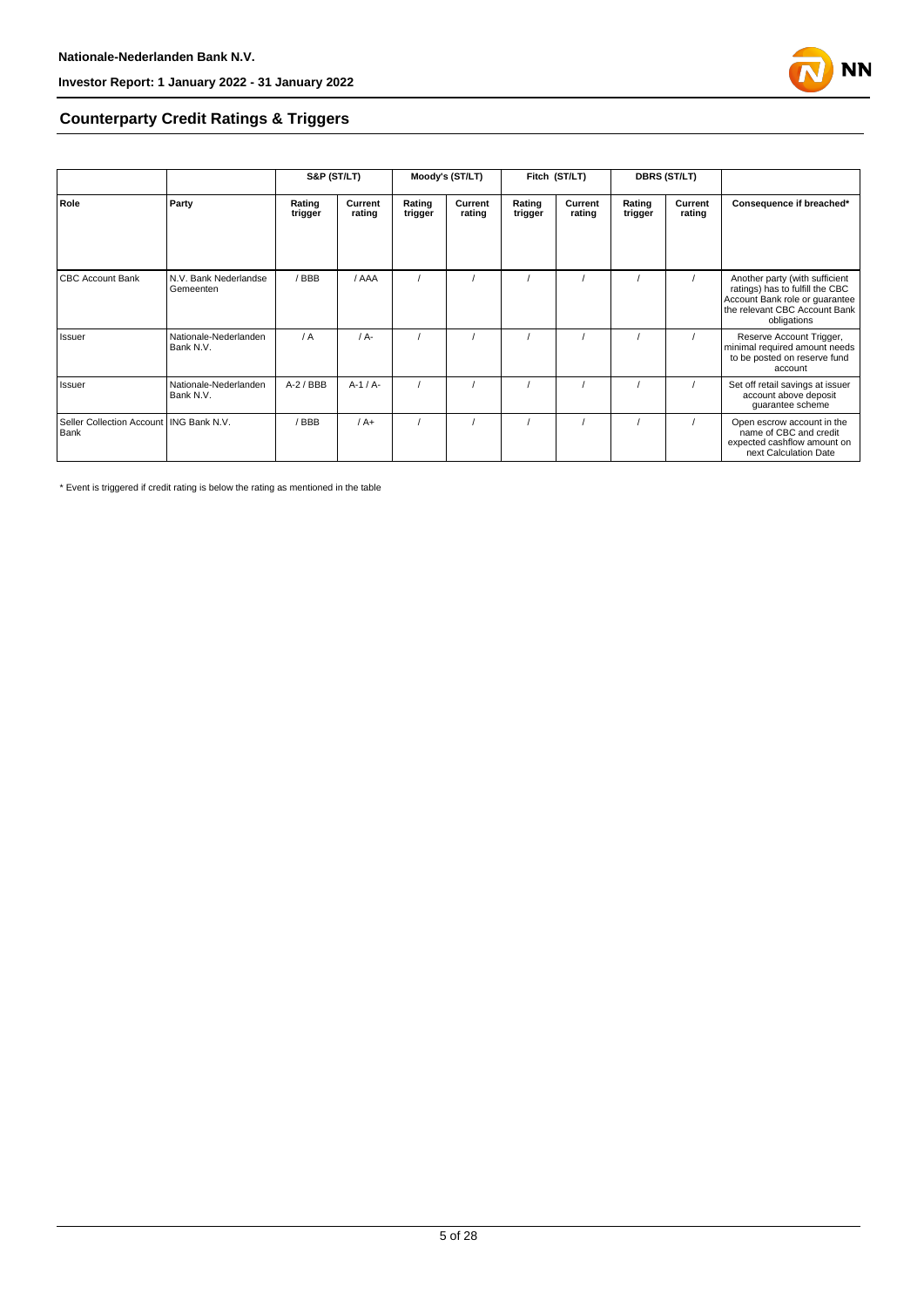



### **Ledgers**

| <b>Total</b>            | 3,000,000.00 |
|-------------------------|--------------|
| Reserve Fund Ledger     | 3,000,000.00 |
| <b>Principal Ledger</b> | 0.00         |
| Revenue Ledger          | 0.00         |

#### **Investments**

| <b>Substitution Assets Balance</b> | 0.001 |
|------------------------------------|-------|
| Authorised Investments Balance     | 0.001 |
| <b>Total</b>                       | 0.00  |

#### **Liquidity Buffer**

| Outflows                          | 0.00 |
|-----------------------------------|------|
| <b>Required Liquidity Buffer</b>  | 0.00 |
|                                   |      |
| <b>Inflows</b>                    | 0.00 |
| Cash                              |      |
| <b>Bonds</b>                      |      |
| <b>Available Liquidity Buffer</b> | 0.00 |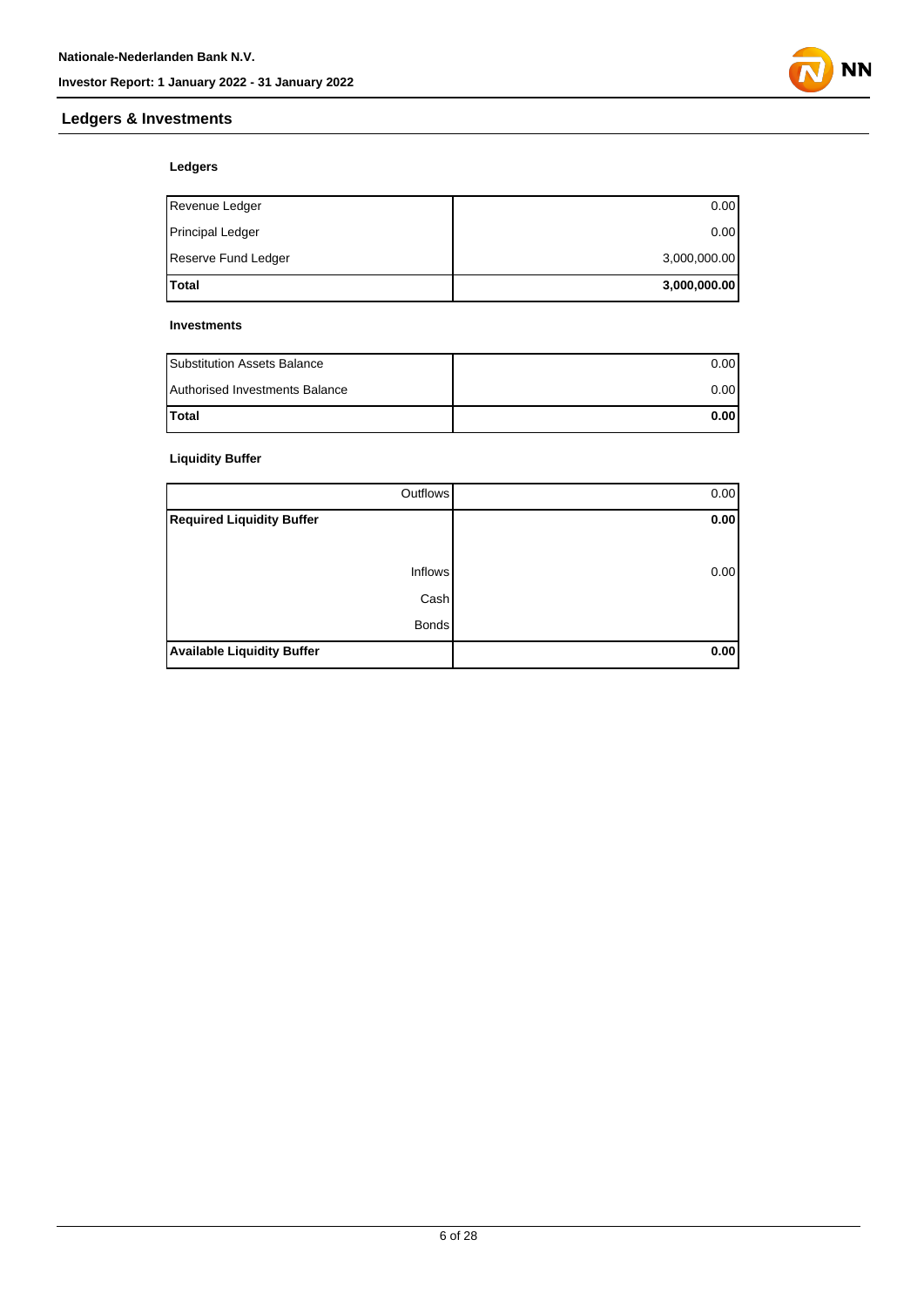#### **Regulatory Information**

#### **CRR Article 129**

**Article 129 CRR "Exposures in the form of covered bonds" (7) Exposures in the form of covered bonds are eligible for preferential treatment, provided that the institution investing in the covered bonds can demonstrate to the competent authorities that: (a)** it receives portfolio information at least on: (i) the value of the covered pool and outstanding covered bonds; value of the cover pool table Portfolio characteristics value of the outstanding covered bonds table Covered Bonds (ii) the geographical distribution and type of cover assets, loan size, interest rate and currency risks; geographical distribution of cover assets table 14 Geographical Distribution type of cover assets table Portfolio Characteristics loan size table 3 Outstanding Loan Amount

interest rate risk and currency risk table Covered Bonds for coupon and currency information of the covered bonds

table 10 Coupon for coupons of mortgages

table Counterparty Ratings & Triggers for IRS/TRS information

See base prospectus for information about hedging

Only EUR denominated mortgages: see BP

(iii) the maturity structure of cover assets and covered bonds; and

| <i>maturity structure of cover assets</i> table 6 Legal Maturity                                                      |                                 |
|-----------------------------------------------------------------------------------------------------------------------|---------------------------------|
| maturity structure of covered bonds table Covered Bonds                                                               |                                 |
| (iv) the percentage of loans more than ninety days past<br>due;                                                       | table Delinguencies             |
| (b) the issuer makes the information referred to in point (a)<br>available to the institution at least semi annually. | table Portfolio Characteristics |

#### **Overcollateralisation**

| Legally required minimum OC | table Asset Cover Test |
|-----------------------------|------------------------|
| Documented minimum OC       | table Asset Cover Test |
| Nominal OC                  | table Asset Cover Test |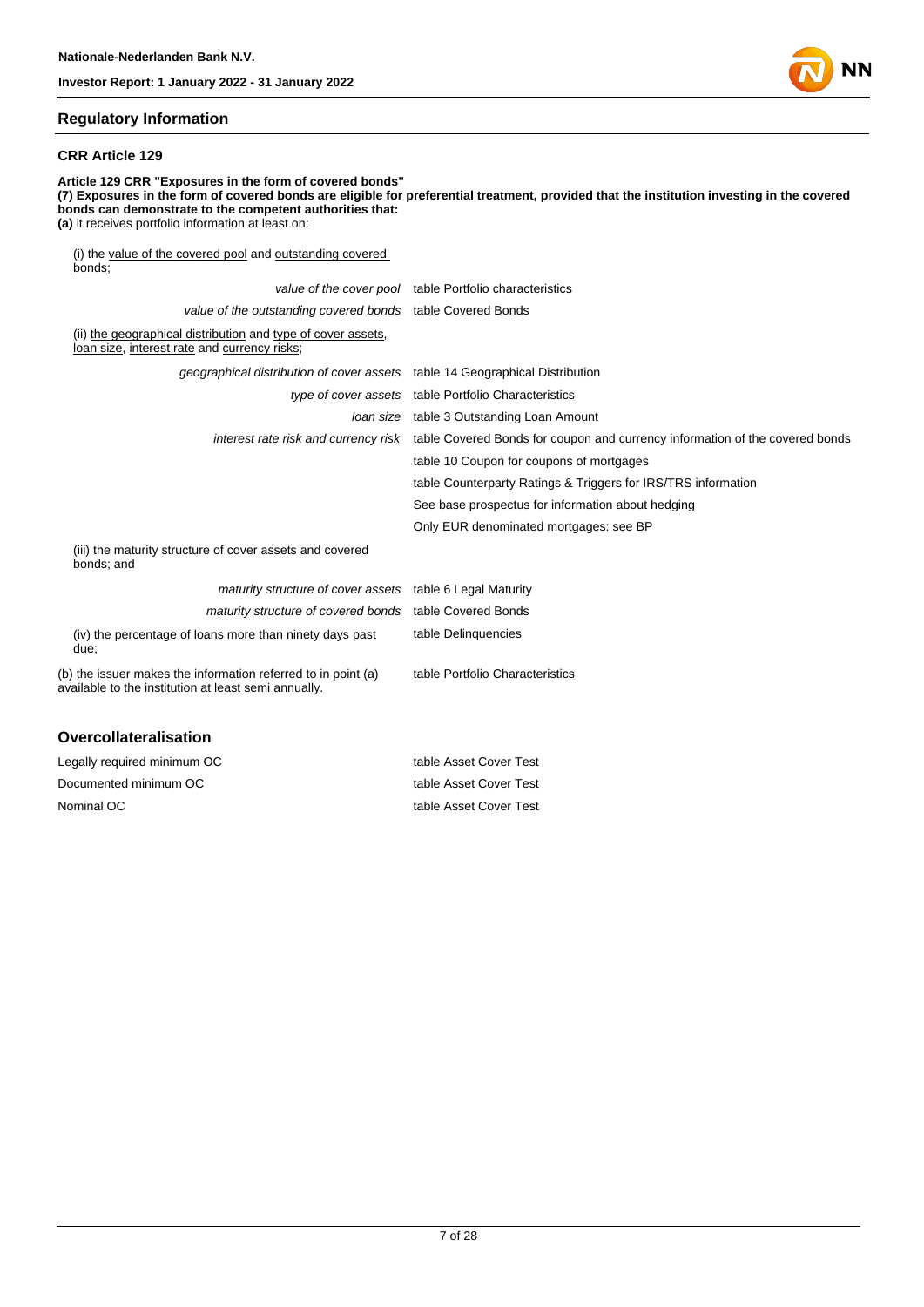### **Stratifications**

| <b>Portfolio Characteristics</b>                             |                             |
|--------------------------------------------------------------|-----------------------------|
| Principal amount                                             | 2,145,436,401.82            |
| Value of saving deposits                                     | 145,408,830.83              |
| Net principal balance                                        | 2,000,027,570.99            |
| <b>Construction Deposits</b>                                 | 3,867,317.46                |
| Net principal balance excl. Construction and Saving Deposits | 1,996,160,253.53            |
|                                                              |                             |
| Number of loans                                              | 9,135                       |
| Number of loanparts                                          | 21,118                      |
| Average principal balance (borrower)                         | 218,941.17                  |
| Average principal balance (loanpart)                         | 94,707.24                   |
| Weighted average current interest rate                       | 2.55 %                      |
| Weighted average maturity (in years)                         | 30.75                       |
| Weighted average remaining time to interest reset (in years) | 11.67                       |
| Weighted average seasoning (in years)                        | 7.58                        |
| Weighted average CLTOMV                                      | 75.39%                      |
| Weighted average CLTIMV                                      | 51.31%                      |
| Maximum current interest rate                                | 6.55%                       |
| Minimum current interest rate                                | 0.74%                       |
|                                                              |                             |
| Type of cover assets:                                        | Dutch Residential Mortgages |
| Currency Portfolio:                                          | <b>EUR</b>                  |

Frequency of publication National Transparancy Template: Monthly and the material of the material of the material of the material of the material of the material of the monthly Monthly

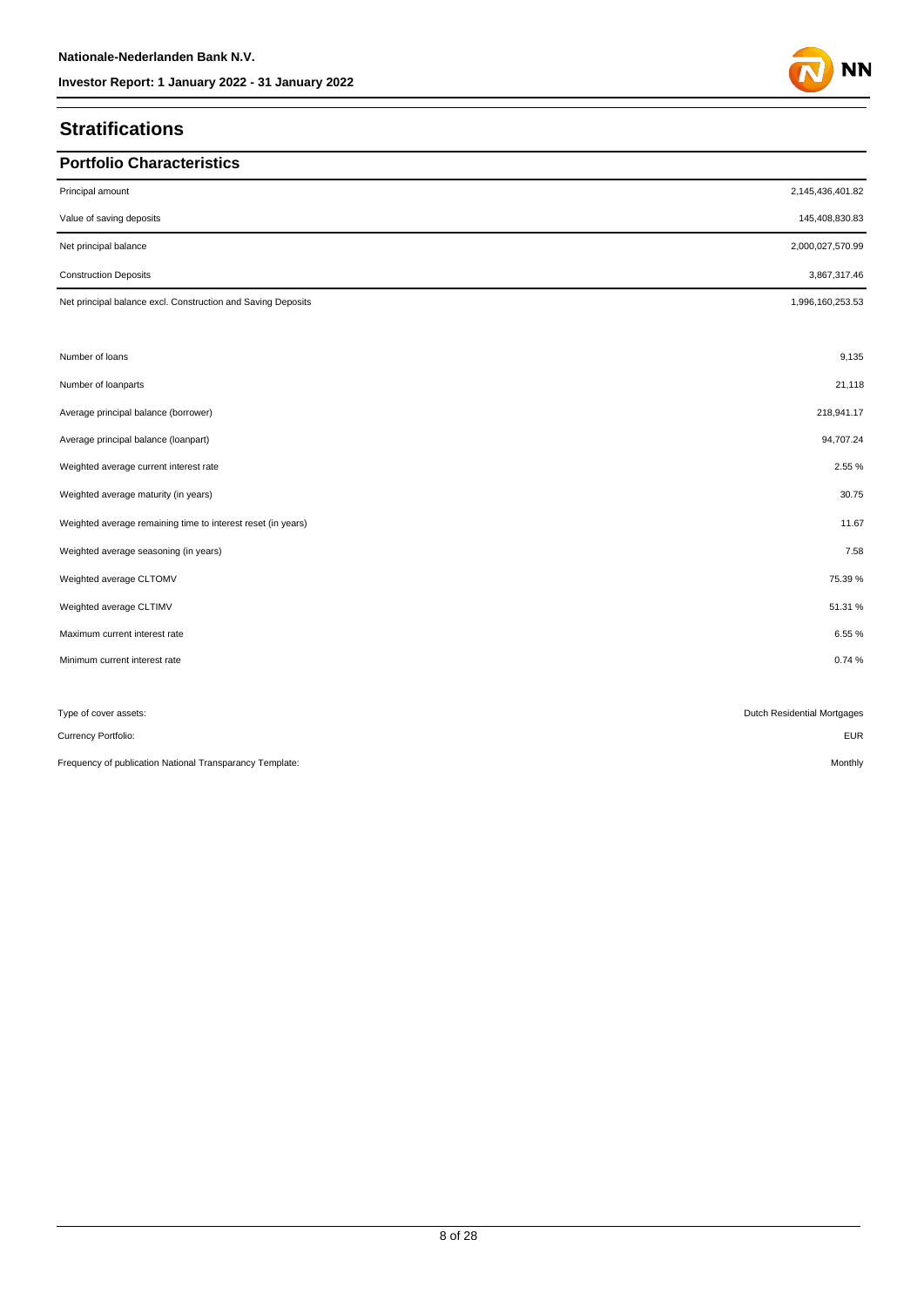## **1. Delinquencies**

| From $(>)$ | Until $($ <= $)$ | <b>Arrears Amount</b> | Aggregate<br><b>Outstanding Not.</b><br>Amount | % of Total | Nr of Mortgage<br>Loans | % of Total | Weighted<br>Average<br>Coupon | Weighted<br>Average<br><b>Maturity</b> | Weighted<br>Average<br><b>CLTIMV</b> |
|------------|------------------|-----------------------|------------------------------------------------|------------|-------------------------|------------|-------------------------------|----------------------------------------|--------------------------------------|
|            | Performing       | 0.00                  | 1,994,343,382.40                               | 99.72%     | 9,112                   | 99.75%     | 2.55 %                        | 30.72                                  | 51.20%                               |
| $\leq$     | 30 days          | 8,210.61              | 4,010,228.35                                   | 0.20%      | 15                      | 0.16%      | 2.88%                         | 26.24                                  | 56.60%                               |
| 30 days    | 60 days          | 8,138.67              | 1,489,468.39                                   | 0.07%      | $\overline{7}$          | 0.08%      | 2.39 %                        | 34.06                                  | 56.72%                               |
| 60 days    | 90 days          | 521.21                | 184.491.85                                     | 0.01%      | 1                       | 0.01%      | 1.69%                         | 41.41                                  | 56.83%                               |
| 90 days    | 120 days         | 0.00                  | 0.00                                           | 0.00%      | $\mathbf 0$             | 0.00%      | 0.00%                         | 0.00                                   | 0.00%                                |
| 120 days   | 150 days         | 0.00                  | 0.00                                           | 0.00%      | $\mathbf 0$             | 0.00%      | 0.00%                         | 0.00                                   | 0.00%                                |
| 150 days   | 180 days         | 0.00                  | 0.00                                           | 0.00%      | $\mathbf 0$             | 0.00%      | 0.00%                         | 0.00                                   | 0.00%                                |
| 180 days   | $\geq$           | 0.00                  | 0.00                                           | 0.00%      | $\mathbf 0$             | 0.00%      | 0.00%                         | 0.00                                   | 0.00%                                |
|            | <b>Total</b>     | 16.870.49             | 2,000,027,570.99                               | 100.00 %   | 9,135                   | 100.00%    | 2.55 %                        | 30.75                                  | 51.31 %                              |

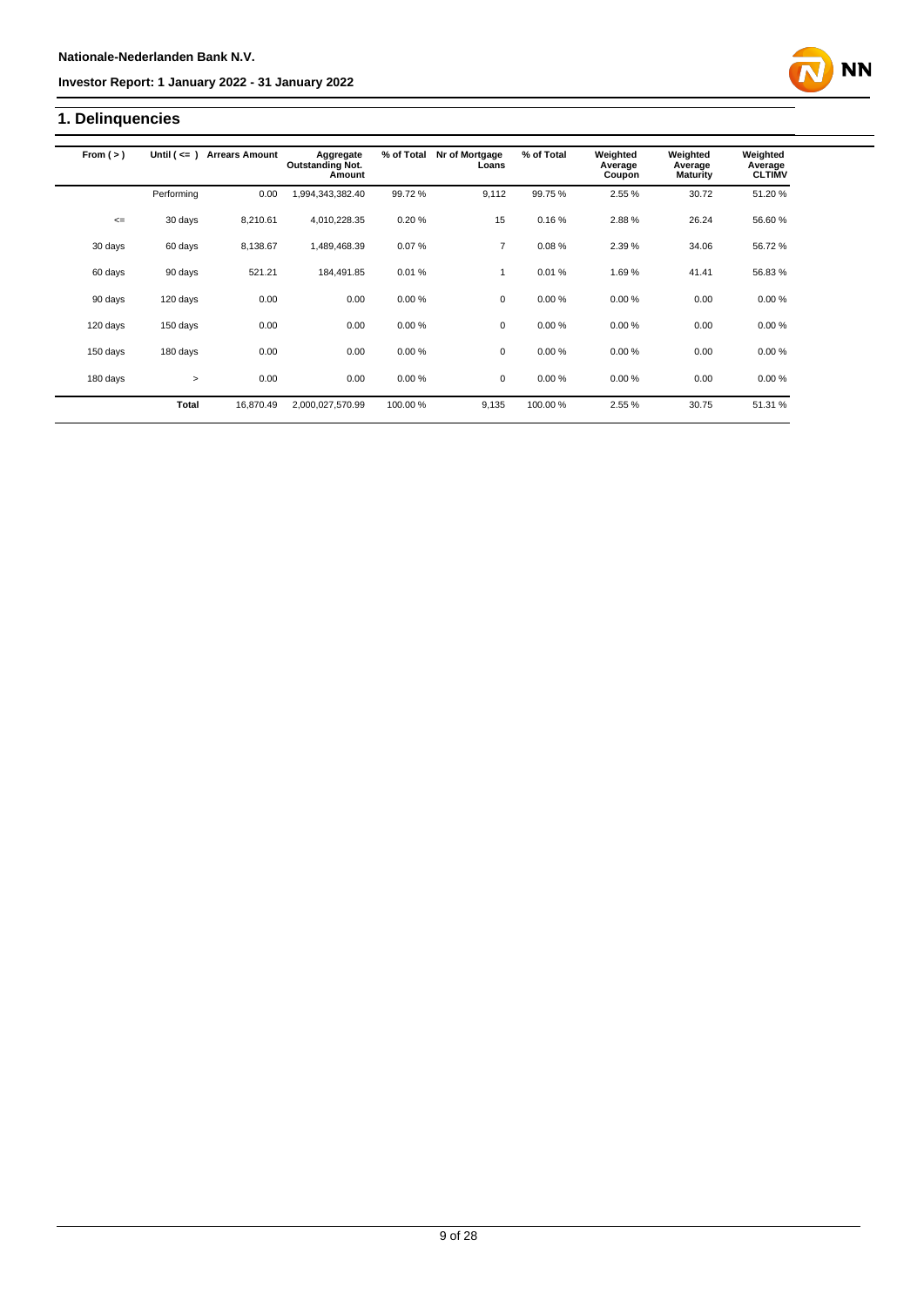

## **2. Redemption Type**

| Description         |              | <b>Aggregate Outstanding</b><br>Amount | % of Total | Nr of<br>Loanparts | % of Total | Weighted<br>Average<br>Coupon | Weighted<br>Average<br>Maturity | Weighted<br>average<br><b>CLtIMV</b> |
|---------------------|--------------|----------------------------------------|------------|--------------------|------------|-------------------------------|---------------------------------|--------------------------------------|
| Annuity             |              | 733.412.611.60                         | 36.67 %    | 7.703              | 36.48 %    | 2.40 %                        | 25.09                           | 56.57 %                              |
| <b>Bank Savings</b> |              | 341,078,439.95                         | 17.05 %    | 3,501              | 16.58 %    | 2.94 %                        | 15.80                           | 48.45 %                              |
| Investment          |              | 55, 155, 580. 33                       | 2.76 %     | 307                | 1.45%      | 2.50 %                        | 14.66                           | 52.69 %                              |
| Interest Only       |              | 759.249.983.45                         | 37.96 %    | 8,126              | 38.48 %    | 2.54 %                        | 46.38                           | 48.12%                               |
| Linear              |              | 39, 192, 042. 11                       | 1.96 %     | 482                | 2.28%      | 2.29%                         | 24.34                           | 51.79 %                              |
| Life                |              | 58.788.785.03                          | 2.94 %     | 697                | 3.30 %     | 2.57 %                        | 8.74                            | 44.22 %                              |
| Savings             |              | 13, 150, 128.52                        | 0.66%      | 302                | 1.43 %     | 2.94 %                        | 11.64                           | 40.67%                               |
|                     | <b>Total</b> | 2,000,027,570.99                       | 100.00 %   | 21,118             | 100.00 %   | 2.55 %                        | 30.72                           | 51.31 %                              |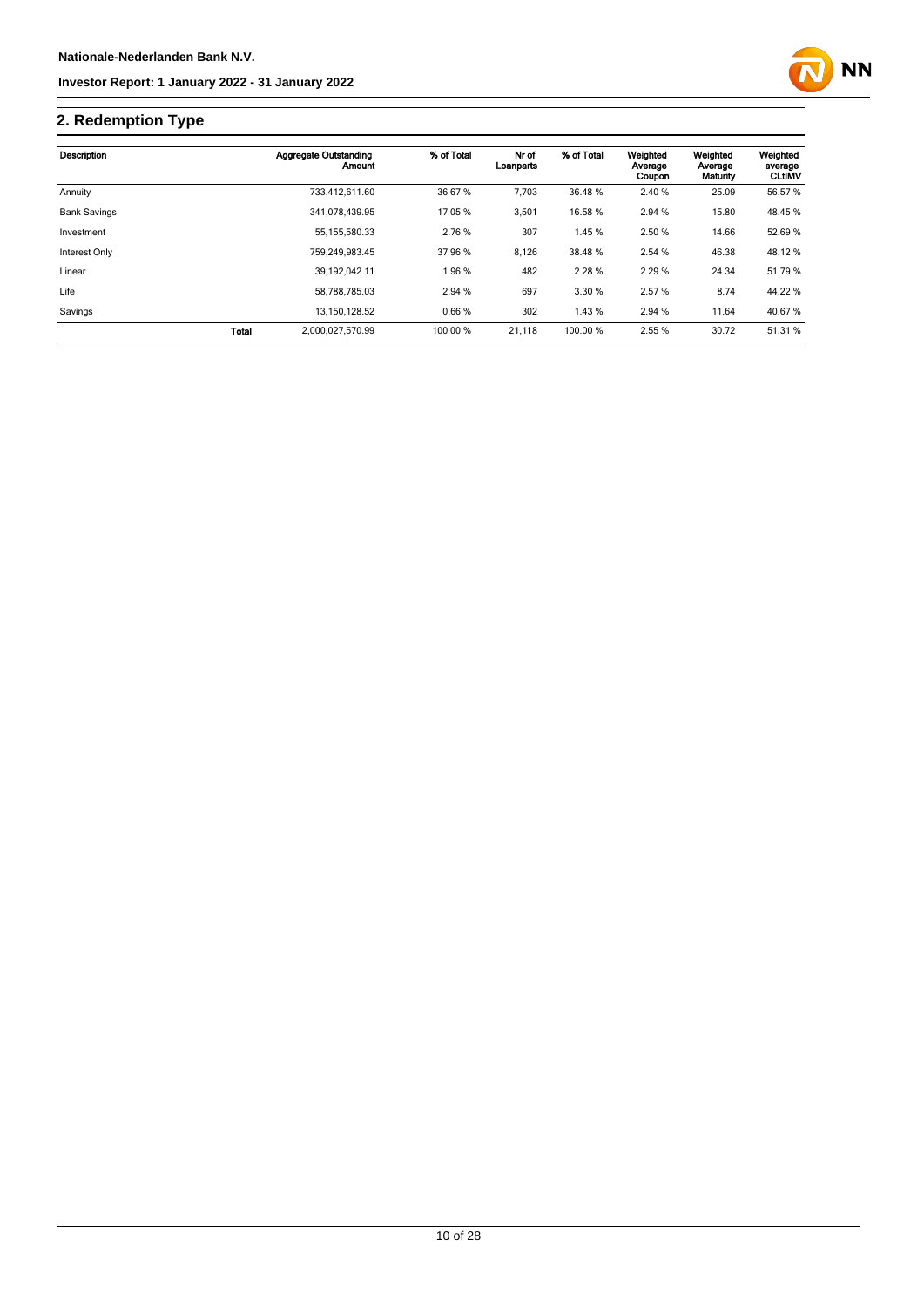## **3. Outstanding Loan Amount**

| From $(>)$ - Until $(<=)$ |              | <b>Aggregate Outstanding</b><br>Amount | % of Total | Nr of Loans | % of Total | Weighted<br>Average<br>Coupon | Weighted<br>Average<br>Maturity | Weighted<br>average<br><b>CLtIMV</b> |
|---------------------------|--------------|----------------------------------------|------------|-------------|------------|-------------------------------|---------------------------------|--------------------------------------|
| $= 25.000$                |              | 133,797.92                             | 0.01%      | 10          | 0.11%      | 3.52 %                        | 24.93                           | 5.42%                                |
| 25,000 - 50,000           |              | 2,995,868.22                           | 0.15%      | 70          | 0.77%      | 2.45 %                        | 37.86                           | 11.82 %                              |
| 50,000 - 75,000           |              | 30,385,078.31                          | 1.52%      | 483         | 5.29%      | 2.57%                         | 43.71                           | 20.58 %                              |
| 75,000 - 100,000          |              | 58,221,545.41                          | 2.91%      | 658         | 7.20%      | 2.62%                         | 37.23                           | 30.58 %                              |
| 100,000 - 150,000         |              | 223,955,128.93                         | 11.20 %    | 1,768       | 19.35 %    | 2.57%                         | 33.68                           | 41.69%                               |
| 150,000 - 200,000         |              | 330, 120, 364.85                       | 16.51 %    | 1,887       | 20.66%     | 2.53 %                        | 31.66                           | 48.86 %                              |
| 200,000 - 250,000         |              | 338,453,938.37                         | 16.92 %    | 1,510       | 16.53%     | 2.53 %                        | 29.76                           | 52.96 %                              |
| 250,000 - 300,000         |              | 274,014,447.51                         | 13.70 %    | 1,004       | 10.99%     | 2.56 %                        | 30.10                           | 54.40 %                              |
| 300,000 - 350,000         |              | 207,085,014.98                         | 10.35 %    | 640         | 7.01%      | 2.58 %                        | 28.84                           | 56.26 %                              |
| 350,000 - 400,000         |              | 140,681,532.56                         | 7.03%      | 377         | 4.13%      | 2.65%                         | 28.32                           | 55.69 %                              |
| 400.000 - 450.000         |              | 98,316,093.11                          | 4.92%      | 232         | 2.54 %     | 2.52 %                        | 29.74                           | 56.56 %                              |
| 450,000 - 500,000         |              | 72,718,866.12                          | 3.64 %     | 154         | 1.69%      | 2.58 %                        | 28.63                           | 55.33 %                              |
| 500,000 - 550,000         |              | 52,021,785.71                          | 2.60%      | 99          | 1.08%      | 2.50 %                        | 29.52                           | 57.25 %                              |
| 550,000 - 600,000         |              | 37,331,489.96                          | 1.87%      | 65          | 0.71%      | 2.59%                         | 29.86                           | 56.94 %                              |
| 600.000 - 650.000         |              | 25,602,108.35                          | 1.28%      | 41          | 0.45%      | 2.31%                         | 30.63                           | 55.37 %                              |
| 650,000 - 700,000         |              | 20,923,337.23                          | 1.05%      | 31          | 0.34 %     | 2.42 %                        | 28.30                           | 59.23 %                              |
| 700,000 - 750,000         |              | 19,656,316.38                          | 0.98%      | 27          | 0.30%      | 2.47%                         | 29.07                           | 57.35 %                              |
| 750,000 - 800,000         |              | 16,345,089.07                          | 0.82%      | 21          | 0.23%      | 2.68%                         | 26.94                           | 54.76 %                              |
| 800,000 - 850,000         |              | 15,724,915.91                          | 0.79%      | 19          | 0.21%      | 2.56 %                        | 30.40                           | 60.26 %                              |
| 850,000 - 900,000         |              | 14,847,933.11                          | 0.74%      | 17          | 0.19%      | 2.65%                         | 31.70                           | 54.86 %                              |
| 900,000 - 950,000         |              | 16,637,166.67                          | 0.83%      | 18          | 0.20%      | 2.51%                         | 27.84                           | 60.77 %                              |
| 950,000 - 1,000,000       |              | 3,855,752.31                           | 0.19%      | 4           | 0.04%      | 2.40%                         | 24.48                           | 66.00 %                              |
| >1.000.000                |              |                                        |            |             |            |                               |                                 |                                      |
| Unknown                   |              |                                        |            |             |            |                               |                                 |                                      |
|                           | <b>Total</b> | 2,000,027,570.99                       | 100.00 %   | 9,135       | 100.00 %   | 2.55 %                        | 30.72                           | 51.31 %                              |
| Average                   | 296,083      |                                        |            |             |            |                               |                                 |                                      |

| Average | 296,083 |
|---------|---------|
| Minimum | 5.000   |
| Maximum | 973,000 |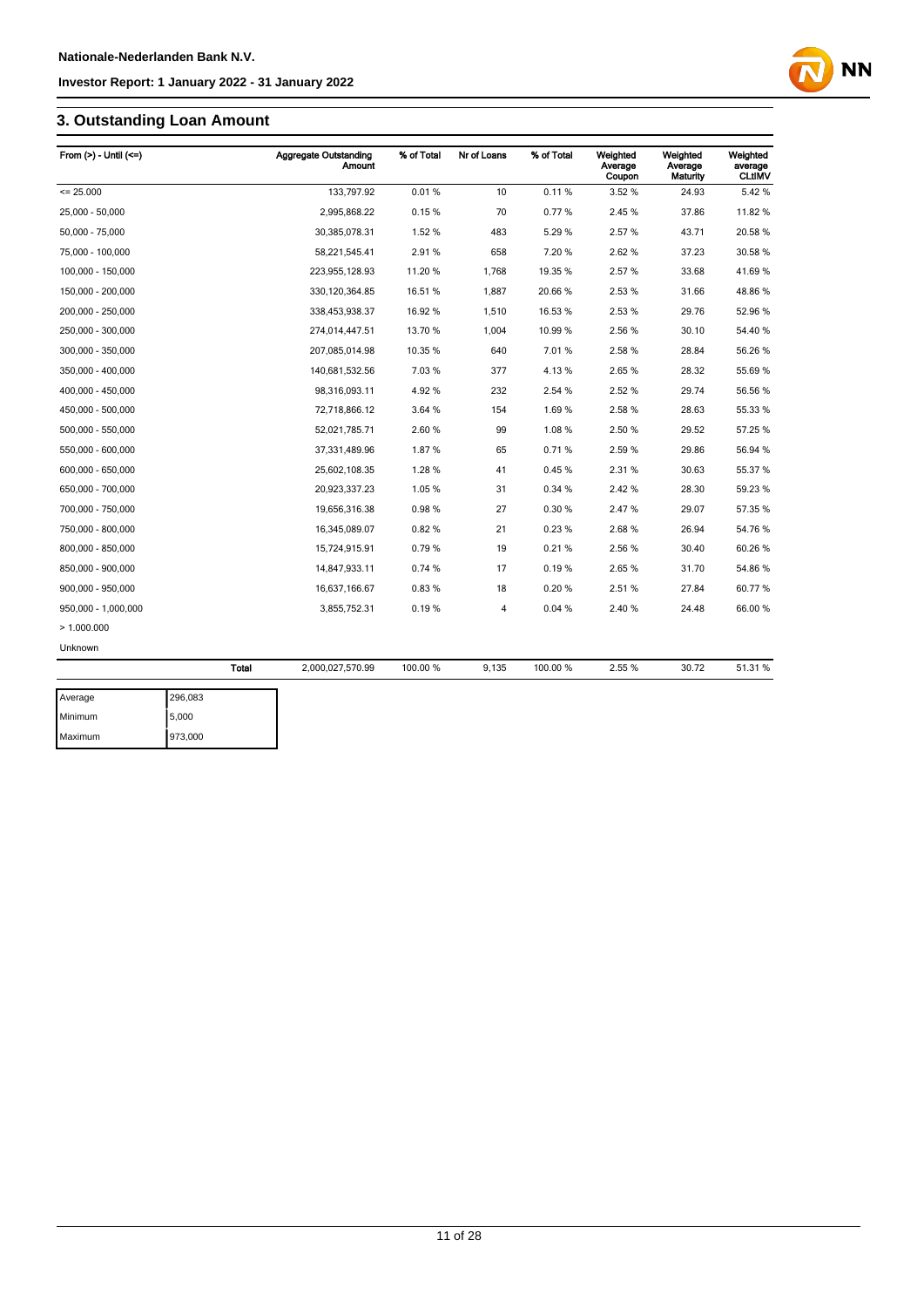## **4. Origination Year**

| From $(>=) -$ Until $($ |              | <b>Aggregate Outstanding</b><br><b>Amount</b> | % of Total | Nr of<br>Loanparts | % of Total | Weighted<br>Average<br>Coupon | Weighted<br>Average<br>Maturity | Weighted<br>average<br><b>CLtIMV</b> |
|-------------------------|--------------|-----------------------------------------------|------------|--------------------|------------|-------------------------------|---------------------------------|--------------------------------------|
| < 1995                  |              | 3,609,142.91                                  | 0.18%      | 68                 | 0.32%      | 2.70 %                        | 53.39                           | 21.07%                               |
| 1995 - 1996             |              | 1,474,418.47                                  | 0.07%      | 36                 | 0.17%      | 2.45 %                        | 58.50                           | 22.18%                               |
| 1996 - 1997             |              | 3,624,216.55                                  | 0.18%      | 84                 | 0.40%      | 2.48%                         | 43.33                           | 22.86%                               |
| 1997 - 1998             |              | 5,977,054.84                                  | 0.30%      | 134                | 0.63%      | 2.76%                         | 42.01                           | 27.78%                               |
| 1998 - 1999             |              | 10,719,942.40                                 | 0.54 %     | 178                | 0.84 %     | 2.73%                         | 34.69                           | 33.84 %                              |
| 1999 - 2000             |              | 18,464,190.31                                 | 0.92%      | 317                | 1.50%      | 2.47%                         | 46.02                           | 32.09 %                              |
| 2000 - 2001             |              | 9,611,770.63                                  | 0.48%      | 147                | 0.70%      | 2.20%                         | 43.61                           | 32.03 %                              |
| 2001 - 2002             |              | 11,839,655.55                                 | 0.59%      | 160                | 0.76%      | 2.48%                         | 50.39                           | 34.47 %                              |
| 2002 - 2003             |              | 11,027,999.82                                 | 0.55 %     | 152                | 0.72%      | 2.84 %                        | 51.10                           | 38.20 %                              |
| 2003 - 2004             |              | 18,524,012.28                                 | 0.93%      | 214                | 1.01%      | 2.63%                         | 49.45                           | 40.27%                               |
| 2004 - 2005             |              | 27,579,980.10                                 | 1.38%      | 345                | 1.63%      | 2.54 %                        | 50.53                           | 41.69%                               |
| 2005 - 2006             |              | 47,451,165.81                                 | 2.37 %     | 508                | 2.41%      | 2.45 %                        | 42.26                           | 44.14 %                              |
| 2006 - 2007             |              | 46,585,888.22                                 | 2.33 %     | 477                | 2.26 %     | 2.69%                         | 36.70                           | 48.92%                               |
| 2007 - 2008             |              | 21,657,378.52                                 | 1.08%      | 296                | 1.40%      | 2.85%                         | 51.52                           | 46.32 %                              |
| 2008 - 2009             |              | 57,551,956.20                                 | 2.88%      | 518                | 2.45 %     | 2.55 %                        | 48.29                           | 50.05%                               |
| 2009 - 2010             |              | 94,969,829.08                                 | 4.75%      | 751                | 3.56 %     | 2.66%                         | 32.98                           | 52.33 %                              |
| 2010 - 2011             |              | 80,418,277.97                                 | 4.02%      | 714                | 3.38 %     | 2.06%                         | 41.24                           | 47.25 %                              |
| 2011 - 2012             |              | 123,713,058.98                                | 6.19%      | 1,239              | 5.87%      | 2.35 %                        | 48.00                           | 45.90 %                              |
| 2012 - 2013             |              | 117,719,788.98                                | 5.89%      | 1,351              | 6.40%      | 3.18%                         | 38.30                           | 44.17%                               |
| 2013 - 2014             |              | 128,873,831.30                                | 6.44 %     | 1,566              | 7.42%      | 3.30 %                        | 19.51                           | 42.44 %                              |
| 2014 - 2015             |              | 58, 173, 575. 97                              | 2.91%      | 595                | 2.82%      | 3.15%                         | 20.96                           | 43.12%                               |
| 2015 - 2016             |              | 41,947,707.70                                 | 2.10%      | 483                | 2.29 %     | 2.82%                         | 21.21                           | 45.73%                               |
| 2016 - 2017             |              | 171,853,410.60                                | 8.59%      | 1,701              | 8.05%      | 2.70%                         | 23.20                           | 49.32 %                              |
| 2017 - 2018             |              | 136,703,164.25                                | 6.84 %     | 1,331              | 6.30%      | 2.62%                         | 23.04                           | 51.94 %                              |
| 2018 - 2019             |              | 252,846,918.54                                | 12.64 %    | 2,247              | 10.64 %    | 2.51%                         | 25.19                           | 58.37 %                              |
| 2019 - 2020             |              | 415,807,029.04                                | 20.79 %    | 4,183              | 19.81%     | 2.22 %                        | 26.13                           | 60.68 %                              |
| 2020 - 2021             |              | 47,461,482.49                                 | 2.37 %     | 729                | 3.45 %     | 1.92%                         | 25.73                           | 58.67%                               |
| 2021 - 2022             |              | 31,707,528.48                                 | 1.59%      | 564                | 2.67%      | 1.79%                         | 26.96                           | 62.28%                               |
| $2022 ==$               |              | 2,133,195.00                                  | 0.11%      | 30                 | 0.14%      | 1.68%                         | 29.21                           | 67.88%                               |
| Unknown                 |              |                                               |            |                    |            |                               |                                 |                                      |
|                         | <b>Total</b> | 2,000,027,570.99                              | 100.00 %   | 21,118             | 100.00 %   | 2.55 %                        | 30.72                           | 51.31 %                              |

| <b>Weighted Average</b> | 2014 |
|-------------------------|------|
| Minimum                 | 1992 |
| Maximum                 | 2022 |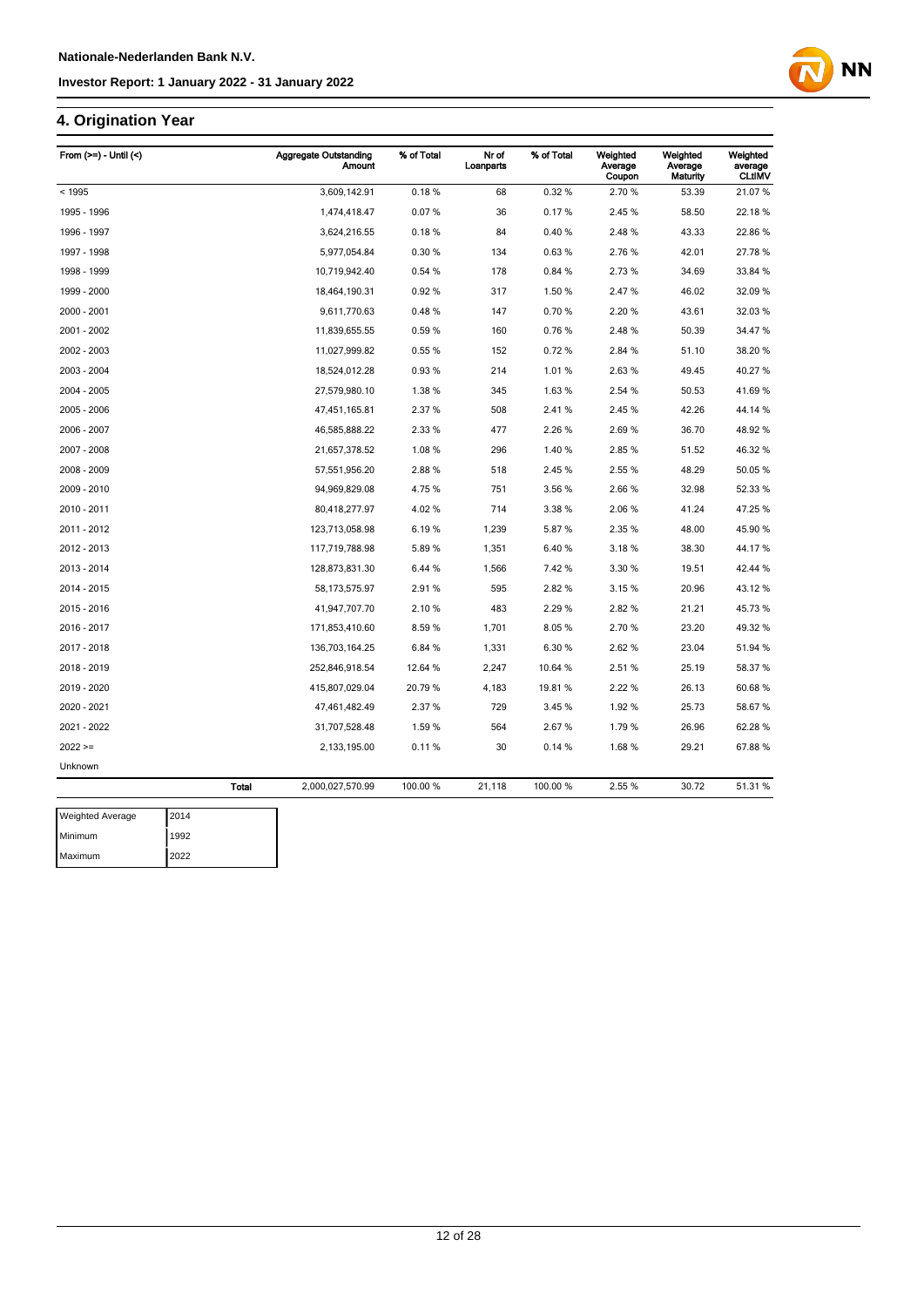

### **5. Seasoning**

| From $(>=)$ - Until $($ |              | <b>Aggregate Outstanding</b><br>Amount | % of Total | Nr of<br>Loanparts | % of Total | Weighted<br>Average<br>Coupon | Weighted<br>Average<br><b>Maturity</b> | Weighted<br>average<br><b>CLtIMV</b> |
|-------------------------|--------------|----------------------------------------|------------|--------------------|------------|-------------------------------|----------------------------------------|--------------------------------------|
| 1 Year                  |              | 30,007,343.21                          | 1.50 %     | 524                | 2.48%      | 1.76%                         | 27.10                                  | 63.42 %                              |
| 1 Year - 2 Years        |              | 27,450,220.72                          | 1.37%      | 534                | 2.53%      | 2.01%                         | 25.34                                  | 57.56 %                              |
| 2 Years - 3 Years       |              | 412,569,317.22                         | 20.63%     | 4,198              | 19.88%     | 2.17%                         | 26.21                                  | 60.70 %                              |
| 3 Years - 4 Years       |              | 264,454,205.35                         | 13.22 %    | 2,339              | 11.08%     | 2.53%                         | 25.32                                  | 58.75 %                              |
| 4 Years - 5 Years       |              | 108,350,177.99                         | 5.42%      | 1,092              | 5.17%      | 2.62%                         | 23.07                                  | 51.82 %                              |
| 5 Years - 6 Years       |              | 206,857,659.90                         | 10.34 %    | 1,993              | 9.44 %     | 2.67%                         | 23.21                                  | 50.13 %                              |
| 6 Years - 7 Years       |              | 47,077,539.71                          | 2.35 %     | 547                | 2.59%      | 2.82%                         | 21.33                                  | 46.29 %                              |
| 7 Years - 8 Years       |              | 53, 141, 533. 36                       | 2.66%      | 532                | 2.52%      | 3.14 %                        | 21.05                                  | 43.26 %                              |
| 8 Years - 9 Years       |              | 132,675,225.81                         | 6.63%      | 1,615              | 7.65%      | 3.29 %                        | 19.60                                  | 42.43 %                              |
| 9 Years - 10 Years      |              | 109,907,268.53                         | 5.50 %     | 1,271              | 6.02%      | 3.26 %                        | 36.42                                  | 44.14 %                              |
| 10 Years - 11 Years     |              | 118,701,677.82                         | 5.94 %     | 1,215              | 5.75%      | 2.38%                         | 48.78                                  | 45.77 %                              |
| 11 Years - 12 Years     |              | 88,763,977.03                          | 4.44 %     | 791                | 3.75 %     | 2.13%                         | 42.13                                  | 46.68%                               |
| 12 Years - 13 Years     |              | 86,888,718.53                          | 4.34 %     | 700                | 3.31%      | 2.52%                         | 32.23                                  | 51.77 %                              |
| 13 Years - 14 Years     |              | 72,118,192.02                          | 3.61%      | 611                | 2.89%      | 2.63%                         | 45.20                                  | 50.96 %                              |
| 14 Years - 15 Years     |              | 19,688,542.81                          | 0.98%      | 271                | 1.28%      | 2.82%                         | 55.25                                  | 46.66%                               |
| 15 Years - 16 Years     |              | 44,692,161.77                          | 2.23 %     | 481                | 2.28%      | 2.76%                         | 37.94                                  | 48.79 %                              |
| 16 Years - 17 Years     |              | 50,268,636.70                          | 2.51%      | 512                | 2.42%      | 2.44 %                        | 40.04                                  | 44.87%                               |
| 17 Years - 18 Years     |              | 28,885,204.25                          | 1.44 %     | 368                | 1.74 %     | 2.53%                         | 50.73                                  | 42.08%                               |
| 18 Years - 19 Years     |              | 19,555,431.56                          | 0.98%      | 228                | 1.08%      | 2.58%                         | 50.34                                  | 40.11 %                              |
| 19 Years - 20 Years     |              | 11,224,961.39                          | 0.56%      | 148                | 0.70%      | 2.95%                         | 49.69                                  | 38.23 %                              |
| 20 Years - 21 Years     |              | 12,859,753.91                          | 0.64%      | 172                | 0.81%      | 2.48%                         | 50.90                                  | 34.44 %                              |
| 21 Years - 22 Years     |              | 8,471,897.88                           | 0.42%      | 138                | 0.65%      | 2.19%                         | 42.21                                  | 33.16 %                              |
| 22 Years - 23 Years     |              | 17, 150, 160. 13                       | 0.86%      | 296                | 1.40 %     | 2.50 %                        | 46.09                                  | 31.54 %                              |
| 23 Years - 24 Years     |              | 12,546,985.32                          | 0.63%      | 209                | 0.99%      | 2.59%                         | 39.51                                  | 33.82 %                              |
| 24 Years - 25 Years     |              | 6,588,973.59                           | 0.33%      | 131                | 0.62%      | 2.81%                         | 36.61                                  | 28.82 %                              |
| 25 Years - 26 Years     |              | 3,917,613.96                           | 0.20%      | 93                 | 0.44%      | 2.46%                         | 45.75                                  | 23.30 %                              |
| 26 Years - 27 Years     |              | 1,480,521.34                           | 0.07%      | 38                 | 0.18%      | 2.54 %                        | 54.76                                  | 20.99 %                              |
| 27 Years - 28 Years     |              | 2,137,501.68                           | 0.11%      | 34                 | 0.16%      | 2.48%                         | 61.45                                  | 18.20 %                              |
| 28 Years - 29 Years     |              | 740,598.47                             | 0.04%      | 21                 | 0.10%      | 3.63%                         | 44.64                                  | 26.92 %                              |
| 29 Years - 30 Years     |              | 844,224.52                             | 0.04%      | 15                 | 0.07%      | 2.35 %                        | 42.04                                  | 24.53 %                              |
| $30$ Years $>=$         |              | 11,344.51                              | 0.00%      | $\mathbf{1}$       | 0.00%      | 1.18%                         | 77.83                                  | 26.99%                               |
| Unknown                 |              |                                        |            |                    |            |                               |                                        |                                      |
|                         | <b>Total</b> | 2,000,027,570.99                       | 100.00 %   | 21,118             | 100.00 %   | 2.55 %                        | 30.72                                  | 51.31 %                              |
| <b>Weighted Average</b> | 8 Years      |                                        |            |                    |            |                               |                                        |                                      |

Minimum 0 Years Maximum 30 Years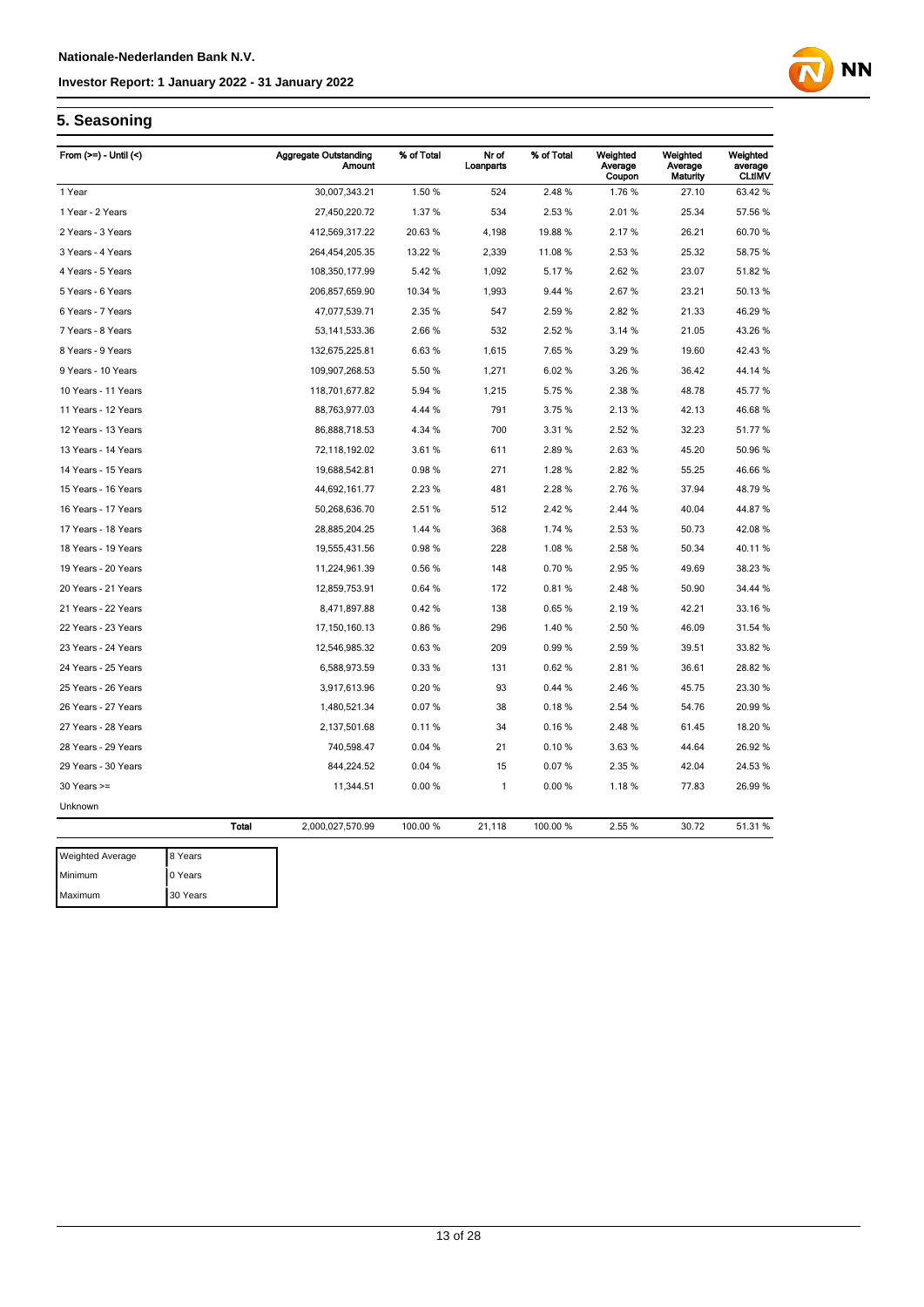### **6. Legal Maturity**

| From $(>=) -$ Until $($ |              | <b>Aggregate Outstanding</b><br><b>Amount</b> | % of Total | Nr of<br>Loanparts | % of Total | Weighted<br>Average<br>Coupon | Weighted<br>Average<br>Maturity | Weighted<br>average<br><b>CLtIMV</b> |
|-------------------------|--------------|-----------------------------------------------|------------|--------------------|------------|-------------------------------|---------------------------------|--------------------------------------|
| 2015 - 2020             |              |                                               |            |                    |            |                               |                                 |                                      |
| 2020 - 2025             |              | 7,721,512.90                                  | 0.39%      | 197                | 0.93%      | 2.62%                         | 1.74                            | 33.60 %                              |
| 2025 - 2030             |              | 40,371,536.48                                 | 2.02%      | 788                | 3.73%      | 2.70%                         | 6.03                            | 37.33 %                              |
| 2030 - 2035             |              | 126,236,341.37                                | 6.31%      | 1,734              | 8.21%      | 2.88%                         | 10.67                           | 42.52 %                              |
| 2035 - 2040             |              | 239,335,671.56                                | 11.97%     | 2,206              | 10.45%     | 2.78%                         | 15.59                           | 51.31 %                              |
| 2040 - 2045             |              | 336,607,206.06                                | 16.83%     | 3,403              | 16.11%     | 2.87%                         | 20.70                           | 48.29 %                              |
| 2045 - 2050             |              | 876,312,665.61                                | 43.82%     | 8,031              | 38.03%     | 2.41%                         | 26.20                           | 57.33 %                              |
| 2050 - 2055             |              | 58,767,370.13                                 | 2.94 %     | 965                | 4.57%      | 1.67%                         | 28.71                           | 60.58%                               |
| 2055 - 2060             |              |                                               |            |                    |            |                               |                                 |                                      |
| 2060 - 2065             |              |                                               |            |                    |            |                               |                                 |                                      |
| 2065 - 2070             |              |                                               |            |                    |            |                               |                                 |                                      |
| 2070 - 2075             |              |                                               |            |                    |            |                               |                                 |                                      |
| 2075 - 2080             |              |                                               |            |                    |            |                               |                                 |                                      |
| 2080 - 2085             |              |                                               |            |                    |            |                               |                                 |                                      |
| 2085 - 2090             |              |                                               |            |                    |            |                               |                                 |                                      |
| 2090 - 2095             |              |                                               |            |                    |            |                               |                                 |                                      |
| 2095 - 2100             |              | 314,675,266.88                                | 15.73 %    | 3,794              | 17.97%     | 2.45 %                        | 77.83                           | 41.80%                               |
| $2100 =$                |              |                                               |            |                    |            |                               |                                 |                                      |
| Unknown                 |              |                                               |            |                    |            |                               |                                 |                                      |
|                         | <b>Total</b> | 2,000,027,570.99                              | 100.00 %   | 21,118             | 100.00%    | 2.55 %                        | 30.72                           | 51.31 %                              |

| <b>Weighted Average</b> | 2052 |
|-------------------------|------|
| Minimum                 | 2022 |
| Maximum                 | 2099 |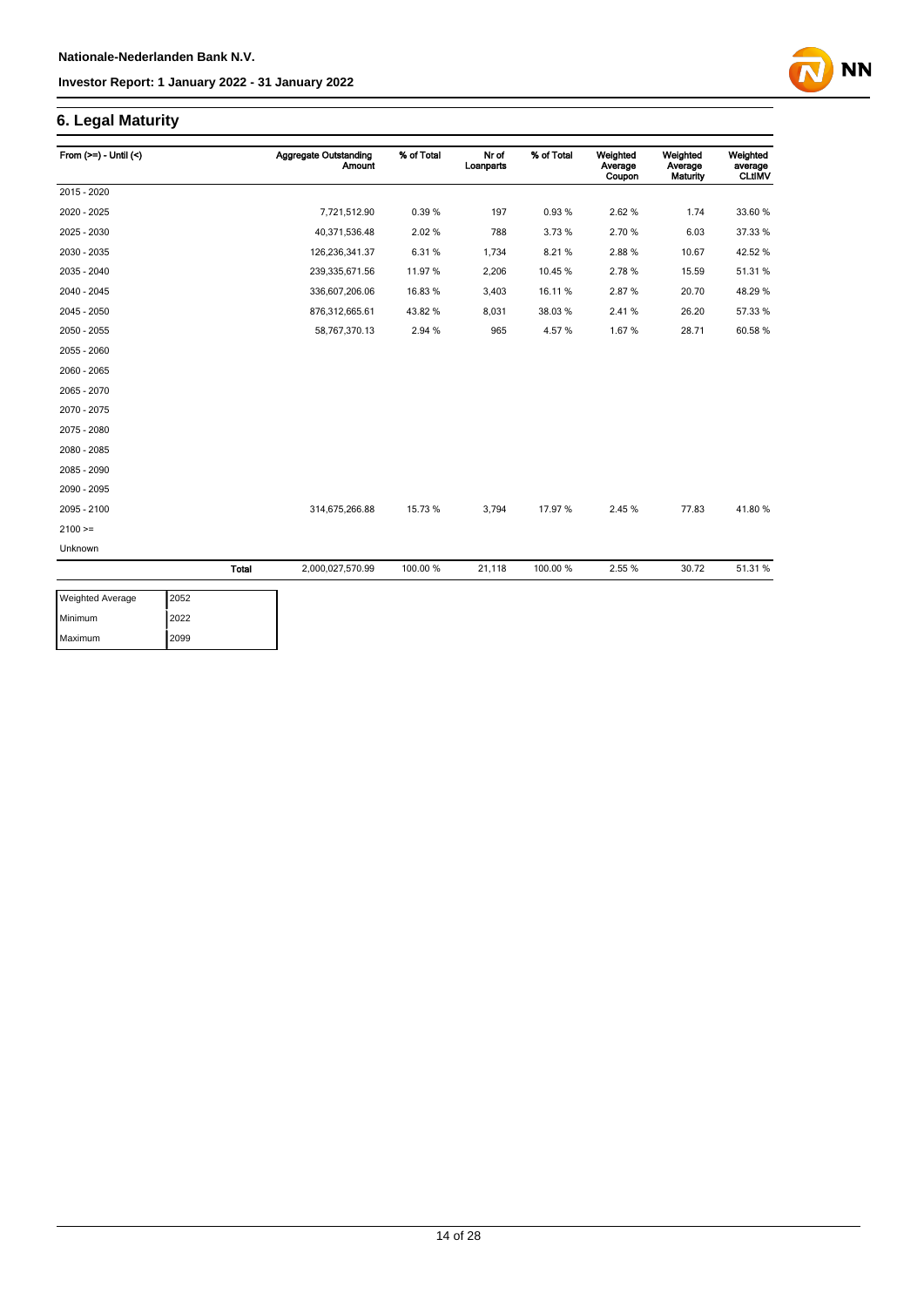## **7. Remaining Tenor**

| From $(>=)$ - Until $($ |          |              | <b>Aggregate Outstanding</b><br><b>Amount</b> | % of Total | Nr of<br>Loanparts | % of Total | Weighted<br>Average<br>Coupon | Weighted<br>Average<br>Maturity | Weighted<br>average<br><b>CLtIMV</b> |
|-------------------------|----------|--------------|-----------------------------------------------|------------|--------------------|------------|-------------------------------|---------------------------------|--------------------------------------|
| < 0 Year                |          |              |                                               |            |                    |            |                               |                                 |                                      |
| 0 Year - 1 Year         |          |              | 1,762,690.59                                  | 0.09%      | 42                 | 0.20%      | 2.70%                         | 0.43                            | 37.94 %                              |
| 1 Year - 2 Years        |          |              | 2,103,539.71                                  | 0.11%      | 67                 | 0.32%      | 2.39%                         | 1.56                            | 32.34 %                              |
| 2 Years - 3 Years       |          |              | 4,217,216.11                                  | 0.21%      | 95                 | 0.45%      | 2.73%                         | 2.48                            | 32.83 %                              |
| 3 Years - 4 Years       |          |              | 3,243,651.06                                  | 0.16%      | 89                 | 0.42%      | 2.69%                         | 3.54                            | 36.99 %                              |
| 4 Years - 5 Years       |          |              | 5,861,846.23                                  | 0.29%      | 127                | 0.60%      | 2.64 %                        | 4.53                            | 36.63 %                              |
| 5 Years - 6 Years       |          |              | 7,694,546.16                                  | 0.38%      | 152                | 0.72%      | 2.90%                         | 5.50                            | 35.67 %                              |
| 6 Years - 7 Years       |          |              | 10,316,054.86                                 | 0.52%      | 190                | 0.90%      | 2.78%                         | 6.46                            | 39.40 %                              |
| 7 Years - 8 Years       |          |              | 13,224,875.08                                 | 0.66%      | 232                | 1.10 %     | 2.57 %                        | 7.40                            | 36.91 %                              |
| 8 Years - 9 Years       |          |              | 16,211,432.76                                 | 0.81%      | 245                | 1.16 %     | 2.66 %                        | 8.55                            | 36.26 %                              |
| 9 Years - 10 Years      |          |              | 28,003,275.78                                 | 1.40%      | 414                | 1.96%      | 2.78%                         | 9.45                            | 42.28 %                              |
| 10 Years - 11 Years     |          |              | 22,807,053.31                                 | 1.14 %     | 320                | 1.52 %     | 3.10%                         | 10.45                           | 42.50 %                              |
| 11 Years - 12 Years     |          |              | 28,943,362.91                                 | 1.45 %     | 366                | 1.73%      | 3.05 %                        | 11.44                           | 43.85 %                              |
| 12 Years - 13 Years     |          |              | 31,954,724.05                                 | 1.60%      | 411                | 1.95 %     | 2.74 %                        | 12.45                           | 45.06%                               |
| 13 Years - 14 Years     |          |              | 51,327,987.05                                 | 2.57 %     | 488                | 2.31 %     | 2.66%                         | 13.52                           | 48.26 %                              |
| 14 Years - 15 Years     |          |              | 46,649,958.01                                 | 2.33 %     | 476                | 2.25 %     | 2.88%                         | 14.41                           | 49.21%                               |
| 15 Years - 16 Years     |          |              | 21,698,174.59                                 | 1.08%      | 240                | 1.14 %     | 3.15 %                        | 15.44                           | 48.95 %                              |
| 16 Years - 17 Years     |          |              | 45,414,769.94                                 | 2.27 %     | 412                | 1.95%      | 2.77%                         | 16.54                           | 51.88%                               |
| 17 Years - 18 Years     |          |              | 75,081,969.36                                 | 3.75 %     | 586                | 2.77 %     | 2.69%                         | 17.37                           | 55.14 %                              |
| 18 Years - 19 Years     |          |              | 52,234,456.84                                 | 2.61%      | 438                | 2.07%      | 2.24 %                        | 18.47                           | 52.86 %                              |
| 19 Years - 20 Years     |          |              | 45,920,733.89                                 | 2.30%      | 427                | 2.02%      | 2.48%                         | 19.44                           | 53.09 %                              |
| 20 Years - 21 Years     |          |              | 64, 113, 254. 76                              | 3.21 %     | 677                | 3.21%      | 3.30 %                        | 20.61                           | 48.92 %                              |
| 21 Years - 22 Years     |          |              | 115,379,941.44                                | 5.77%      | 1,302              | 6.17%      | 3.07%                         | 21.50                           | 44.57 %                              |
| 22 Years - 23 Years     |          |              | 59,576,998.45                                 | 2.98%      | 565                | 2.68%      | 2.86%                         | 22.43                           | 47.43%                               |
| 23 Years - 24 Years     |          |              | 46,536,747.84                                 | 2.33 %     | 489                | 2.32 %     | 2.58 %                        | 23.50                           | 50.14 %                              |
| 24 Years - 25 Years     |          |              | 177,884,723.18                                | 8.89%      | 1,588              | 7.52 %     | 2.62%                         | 24.60                           | 51.20 %                              |
| 25 Years - 26 Years     |          |              | 94,281,116.95                                 | 4.71%      | 882                | 4.18%      | 2.54 %                        | 25.40                           | 53.27 %                              |
| 26 Years - 27 Years     |          |              | 222,789,370.24                                | 11.14 %    | 1,868              | 8.85%      | 2.49%                         | 26.44                           | 59.44 %                              |
| 27 Years - 28 Years     |          |              | 343,948,447.54                                | 17.20 %    | 3,308              | 15.66%     | 2.17%                         | 27.54                           | 61.40%                               |
| 28 Years - 29 Years     |          |              | 23,032,422.60                                 | 1.15%      | 420                | 1.99%      | 1.71%                         | 28.36                           | 57.52 %                              |
| 29 Years - 30 Years     |          |              | 23, 136, 962.82                               | 1.16%      | 408                | 1.93%      | 1.57 %                        | 29.48                           | 63.01%                               |
| $30$ Years $>=$         |          |              | 314,675,266.88                                | 15.73 %    | 3,794              | 17.97 %    | 2.45 %                        | 77.83                           | 41.80 %                              |
| Unknown                 |          |              |                                               |            |                    |            |                               |                                 |                                      |
|                         |          | <b>Total</b> | 2,000,027,570.99                              | 100.00 %   | 21,118             | 100.00%    | 2.55 %                        | 30.72                           | 51.31 %                              |
| <b>Weighted Average</b> | 31 Years |              |                                               |            |                    |            |                               |                                 |                                      |
| Minimum                 | 0 Years  |              |                                               |            |                    |            |                               |                                 |                                      |
| Maximum                 | 78 Years |              |                                               |            |                    |            |                               |                                 |                                      |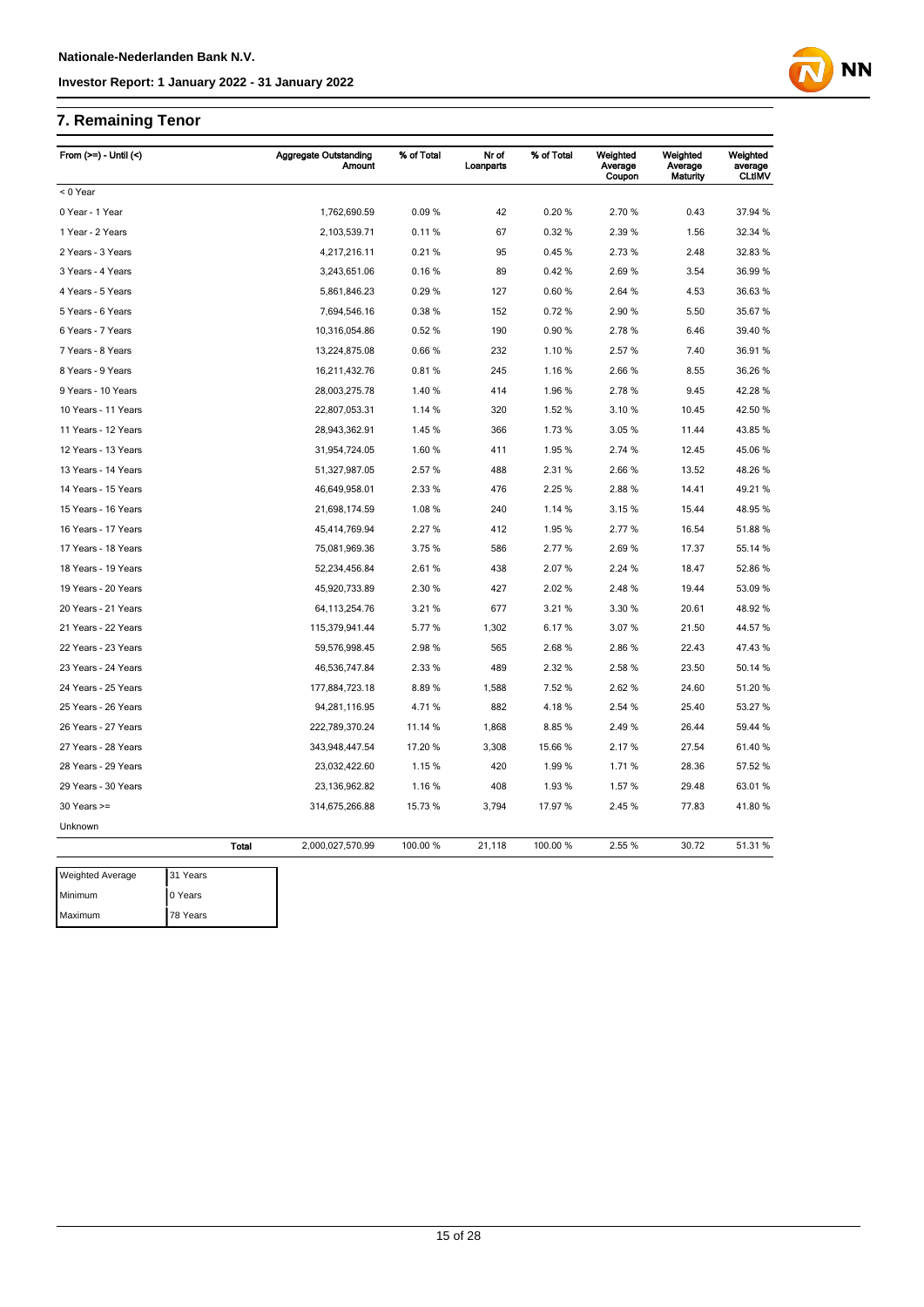

| From $(>) -$ Until $(<=)$ |       | Aggregate Outstanding<br><b>Amount</b> | % of Total | Nr of Loans  | % of Total | Weighted<br>Average<br>Coupon | Weighted<br>Average<br>Maturity | Weighted<br>average<br><b>CLtIMV</b> |
|---------------------------|-------|----------------------------------------|------------|--------------|------------|-------------------------------|---------------------------------|--------------------------------------|
| <b>NHG</b>                |       | 549,792,829.42                         | 27.49%     | 3.426        | 37.50 %    | 2.47%                         | 27.14                           | 52.07%                               |
| $= 10%$                   |       | 830,481.80                             | 0.04%      | 20           | 0.22%      | 1.80%                         | 45.98                           | 4.34 %                               |
| 10 % - 20 %               |       | 6,902,255.53                           | 0.35%      | 100          | 1.09%      | 2.50%                         | 47.75                           | 9.84 %                               |
| 20 % - 30 %               |       | 19,613,985.38                          | 0.98%      | 207          | 2.27%      | 2.54 %                        | 41.81                           | 16.40 %                              |
| 30 % - 40 %               |       | 39,998,317.27                          | 2.00%      | 318          | 3.48%      | 2.57%                         | 43.28                           | 22.84 %                              |
| 40 % - 50 %               |       | 87,716,555.33                          | 4.39%      | 509          | 5.57%      | 2.57%                         | 40.11                           | 30.86 %                              |
| 50 % - 60 %               |       | 125,783,723.91                         | 6.29%      | 600          | 6.57%      | 2.55 %                        | 37.59                           | 37.83 %                              |
| 60 % - 70 %               |       | 212,812,435.45                         | 10.64 %    | 844          | 9.24 %     | 2.57%                         | 32.99                           | 44.97%                               |
| 70 % - 80 %               |       | 307,834,642.67                         | 15.39 %    | 1,081        | 11.83%     | 2.59%                         | 31.69                           | 51.64 %                              |
| 80 % - 90 %               |       | 350,868,185.46                         | 17.54 %    | 1,139        | 12.47%     | 2.61%                         | 28.78                           | 58.34 %                              |
| 90 % - 100 %              |       | 297,462,158.77                         | 14.87%     | 889          | 9.73%      | 2.60%                         | 28.43                           | 64.72%                               |
| 100 % - 110 %             |       | 206,000.00                             | 0.01%      | $\mathbf{1}$ | 0.01%      | 2.23%                         | 67.37                           | 64.77%                               |
| 110 % - 120 %             |       | 206,000.00                             | 0.01%      | $\mathbf{1}$ | 0.01%      | 2.90%                         | 17.00                           | 68.92 %                              |
| 120 % - 130 %             |       |                                        |            |              |            |                               |                                 |                                      |
| 130 % - 140 %             |       |                                        |            |              |            |                               |                                 |                                      |
| 140 % - 150 %             |       |                                        |            |              |            |                               |                                 |                                      |
| 150% >                    |       |                                        |            |              |            |                               |                                 |                                      |
| Unknown                   |       |                                        |            |              |            |                               |                                 |                                      |
|                           | Total | 2,000,027,570.99                       | 100.00 %   | 9,135        | 100.00%    | 2.55 %                        | 30.72                           | 51.31 %                              |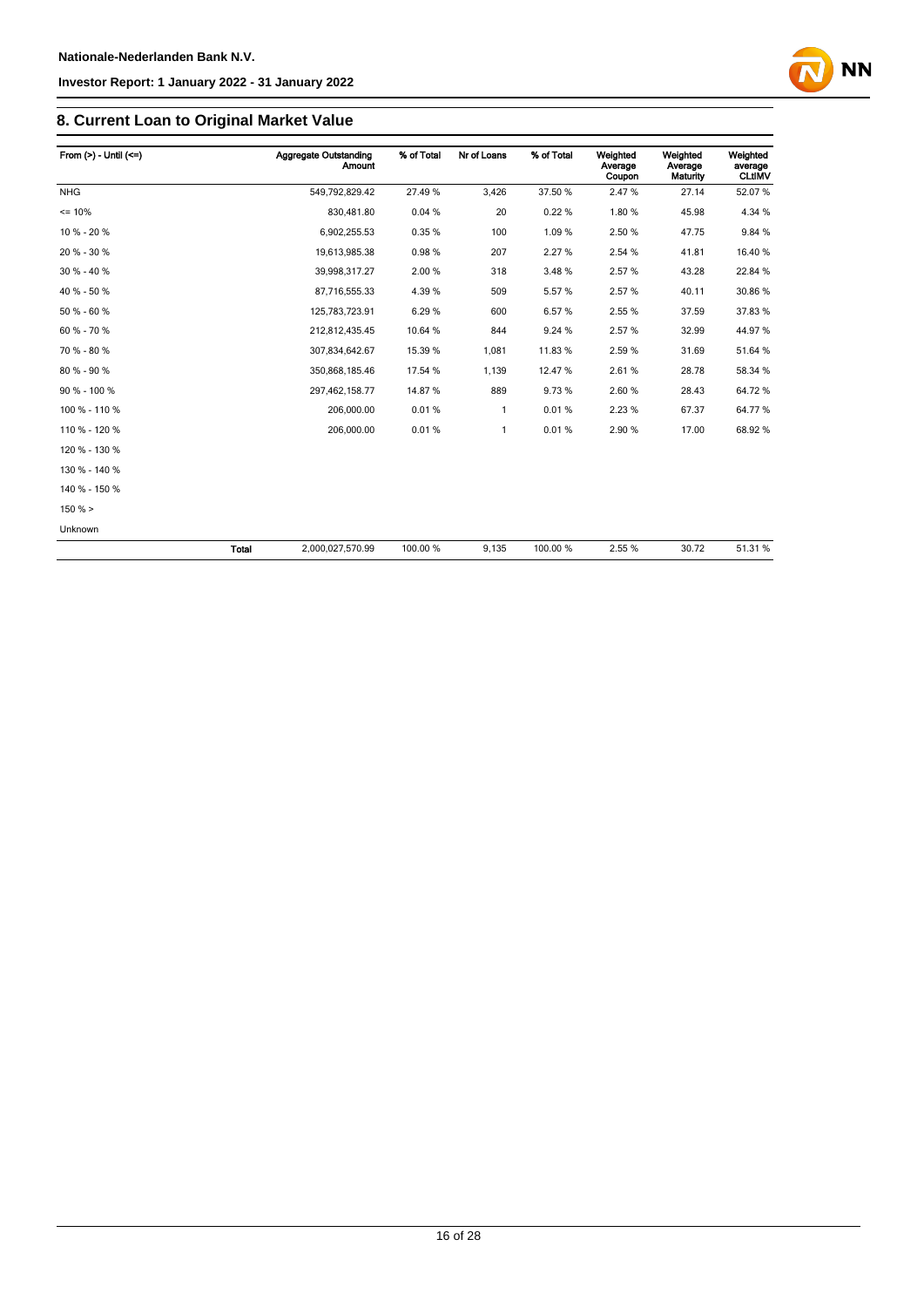

**NN** 

### **9. Current Loan To Indexed Market Value**

| From $(>)$ - Until $(<=)$ |       | <b>Aggregate Outstanding</b><br><b>Amount</b> | % of Total | Nr of Loans    | % of Total | Weighted<br>Average<br>Coupon | Weighted<br>Average<br>Maturity | Weighted<br>average<br><b>CLtIMV</b> |
|---------------------------|-------|-----------------------------------------------|------------|----------------|------------|-------------------------------|---------------------------------|--------------------------------------|
| <b>NHG</b>                |       | 549,792,829.42                                | 27.49%     | 3,426          | 37.50 %    | 2.47%                         | 27.14                           | 52.07%                               |
| $= 10 \%$                 |       | 6,881,052.66                                  | 0.34 %     | 109            | 1.19%      | 2.47%                         | 54.13                           | 7.63%                                |
| 10 % - 20 %               |       | 38,388,525.83                                 | 1.92%      | 396            | 4.33%      | 2.51%                         | 49.55                           | 15.89 %                              |
| 20 % - 30 %               |       | 89,845,820.81                                 | 4.49%      | 605            | 6.62%      | 2.62%                         | 39.91                           | 25.63%                               |
| 30 % - 40 %               |       | 180,265,208.83                                | 9.01%      | 860            | 9.41%      | 2.67%                         | 36.98                           | 35.57 %                              |
| 40 % - 50 %               |       | 309,680,180.95                                | 15.48 %    | 1,168          | 12.79%     | 2.62%                         | 33.64                           | 45.46 %                              |
| 50 % - 60 %               |       | 398,412,541.87                                | 19.92 %    | 1,323          | 14.48%     | 2.60%                         | 29.65                           | 54.91%                               |
| 60 % - 70 %               |       | 310,615,529.42                                | 15.53 %    | 925            | 10.13%     | 2.58%                         | 27.71                           | 64.39 %                              |
| 70 % - 80 %               |       | 105,296,710.73                                | 5.26 %     | 300            | 3.28 %     | 2.32 %                        | 27.00                           | 73.25 %                              |
| 80 % - 90 %               |       | 9,662,617.94                                  | 0.48%      | 21             | 0.23%      | 2.29%                         | 26.45                           | 85.36 %                              |
| 90 % - 100 %              |       | 1,186,552.53                                  | 0.06%      | $\overline{c}$ | 0.02%      | 2.29%                         | 44.85                           | 96.67%                               |
| 100 % - 110 %             |       |                                               |            |                |            |                               |                                 |                                      |
| 110 % - 120 %             |       |                                               |            |                |            |                               |                                 |                                      |
| 120 % - 130 %             |       |                                               |            |                |            |                               |                                 |                                      |
| 130 % - 140 %             |       |                                               |            |                |            |                               |                                 |                                      |
| 140 % - 150 %             |       |                                               |            |                |            |                               |                                 |                                      |
| 150%                      |       |                                               |            |                |            |                               |                                 |                                      |
| Unknown                   |       |                                               |            |                |            |                               |                                 |                                      |
|                           | Total | 2,000,027,570.99                              | 100.00 %   | 9,135          | 100.00%    | 2.55 %                        | 30.72                           | 51.31%                               |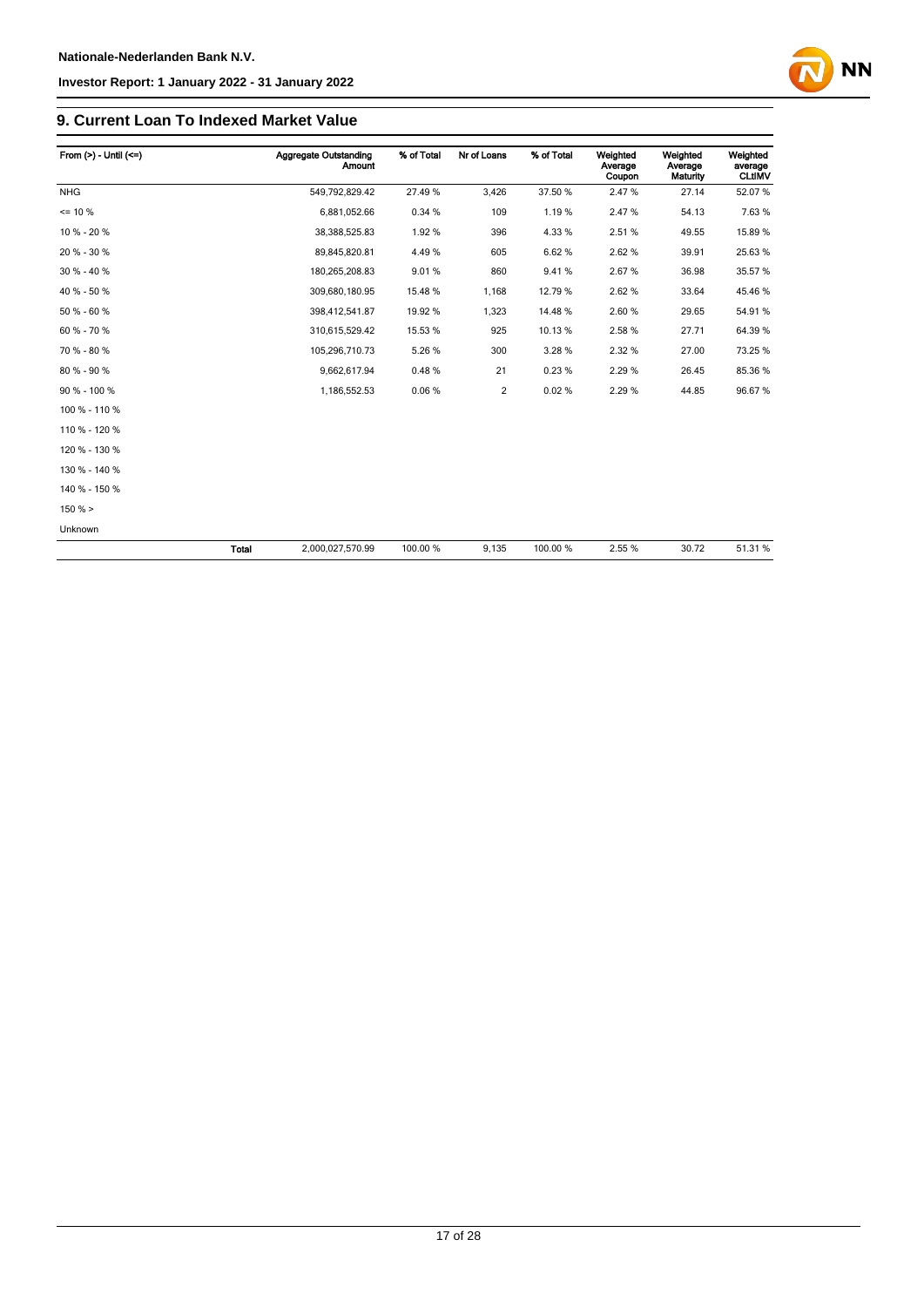

### **10. Loanpart Coupon (interest rate bucket)**

| From $(>) -$ Until $(<=)$ |              | Aggregate Outstanding<br><b>Amount</b> | % of Total | Nr of<br>Loanparts | % of Total | Weighted<br>Average<br>Coupon | Weighted<br>Average<br>Maturity | Weighted<br>average<br><b>CLtIMV</b> |
|---------------------------|--------------|----------------------------------------|------------|--------------------|------------|-------------------------------|---------------------------------|--------------------------------------|
| $= 0.5 \%$                |              |                                        |            |                    |            |                               |                                 |                                      |
| $0.5 % - 1.0 %$           |              | 6,810,352.04                           | 0.34%      | 91                 | 0.43%      | 0.94 %                        | 26.21                           | 40.21%                               |
| $1.0 \% - 1.5 \%$         |              | 154.643.641.31                         | 7.73%      | 2.009              | 9.51%      | 1.29%                         | 35.41                           | 46.29%                               |
| $1.5% - 2.0%$             |              | 362,655,822.19                         | 18.13 %    | 4,032              | 19.09 %    | 1.76%                         | 31.84                           | 53.80 %                              |
| $2.0 \% - 2.5 \%$         |              | 472,072,049.24                         | 23.60 %    | 4,920              | 23.30 %    | 2.27%                         | 31.39                           | 53.41%                               |
| $2.5% - 3.0%$             |              | 632,236,067.91                         | 31.61%     | 5,877              | 27.83%     | 2.76%                         | 29.89                           | 52.45 %                              |
| $3.0 \% - 3.5 \%$         |              | 168,957,490.58                         | 8.45%      | 1,699              | 8.05%      | 3.20%                         | 32.57                           | 49.92%                               |
| $3.5 \% - 4.0 \%$         |              | 53,070,436.92                          | 2.65%      | 571                | 2.70%      | 3.75 %                        | 30.22                           | 45.84 %                              |
| $4.0 \% - 4.5 \%$         |              | 58,906,146.35                          | 2.95 %     | 744                | 3.52%      | 4.19%                         | 24.50                           | 41.99%                               |
| $4.5% - 5.0%$             |              | 43,354,847.03                          | 2.17%      | 575                | 2.72%      | 4.77%                         | 21.70                           | 44.81%                               |
| $5.0 % - 5.5 %$           |              | 35,910,226.62                          | 1.80%      | 438                | 2.07%      | 5.25%                         | 21.70                           | 43.43%                               |
| $5.5% - 6.0%$             |              | 8,700,418.14                           | 0.44%      | 126                | 0.60%      | 5.74 %                        | 19.14                           | 40.90%                               |
| $6.0 % - 6.5 %$           |              | 2,618,182.61                           | 0.13%      | 35                 | 0.17%      | 6.22%                         | 30.42                           | 39.09 %                              |
| $6.5% - 7.0%$             |              | 91,890.05                              | 0.00%      | 1                  | 0.00%      | 6.55%                         | 77.83                           | 8.53%                                |
| $7.0 \%$ >                |              |                                        |            |                    |            |                               |                                 |                                      |
| Unknown                   |              |                                        |            |                    |            |                               |                                 |                                      |
|                           | <b>Total</b> | 2,000,027,570.99                       | 100.00 %   | 21,118             | 100.00%    | 2.55%                         | 30.72                           | 51.31 %                              |

| <b>Weighted Average</b> | 2.6% |
|-------------------------|------|
| Minimum                 | 0.7% |
| Maximum                 | 6.6% |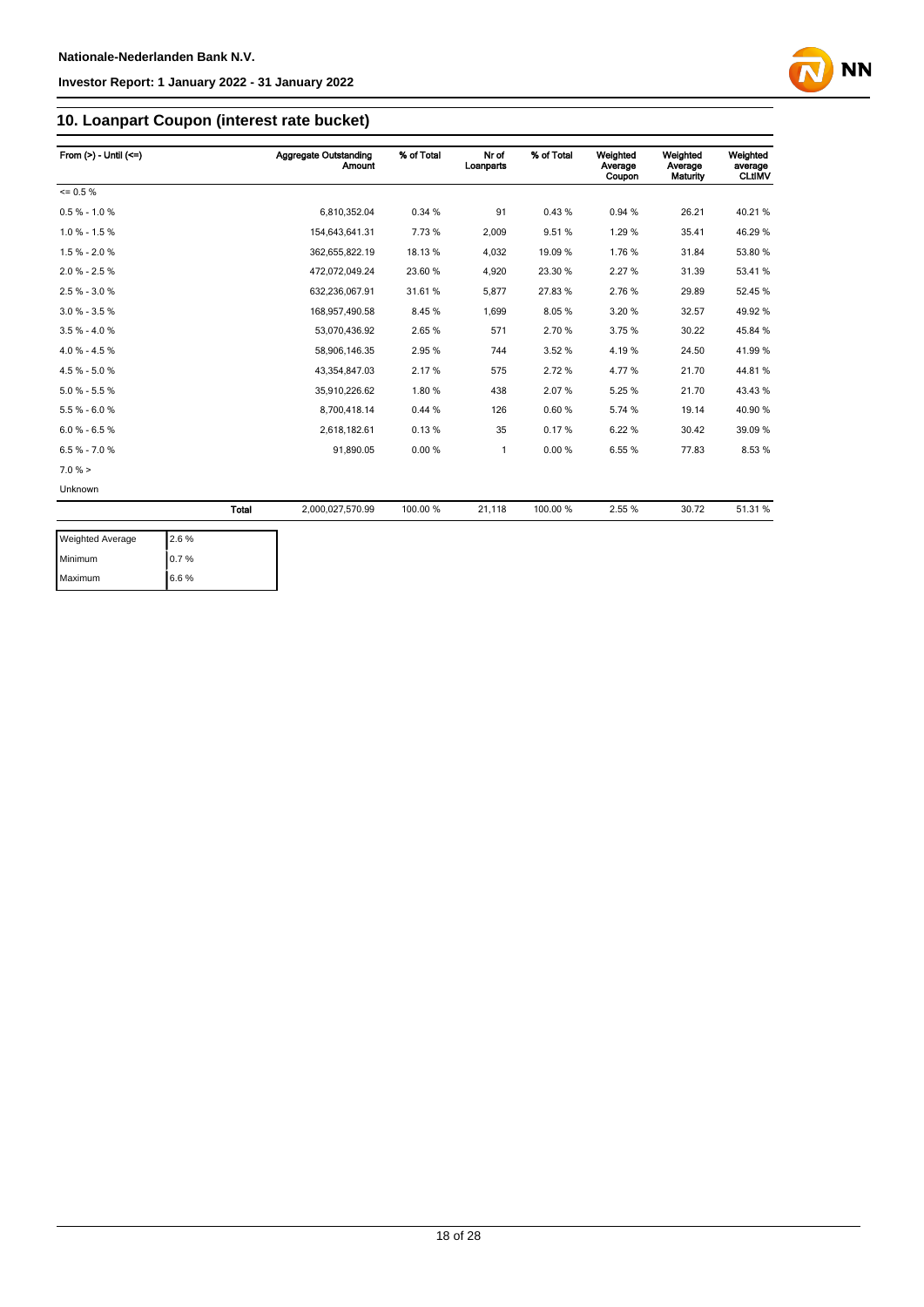## **11. Remaining Interest Rate Fixed Period**

| From $(>=) -$ Until $($     |              | <b>Aggregate Outstanding</b><br>Amount | % of Total | Nr of<br>Loanparts | % of Total | Weighted<br>Average<br>Coupon | Weighted<br>Average<br>Maturity | Weighted<br>average<br><b>CLtIMV</b> |
|-----------------------------|--------------|----------------------------------------|------------|--------------------|------------|-------------------------------|---------------------------------|--------------------------------------|
| $<$ 1 year(s)               |              | 94,651,592.73                          | 4.73%      | 1,247              | 5.90%      | 2.48%                         | 34.34                           | 44.74 %                              |
| 1 year(s) - $2$ year(s)     |              | 74, 165, 870. 17                       | 3.71 %     | 997                | 4.72%      | 3.65%                         | 23.80                           | 42.27 %                              |
| $2$ year(s) - $3$ year(s)   |              | 43, 132, 250.49                        | 2.16%      | 581                | 2.75 %     | 3.43%                         | 28.87                           | 41.13%                               |
| $3$ year(s) - 4 year(s)     |              | 45,237,366.14                          | 2.26%      | 630                | 2.98%      | 2.65%                         | 39.25                           | 39.78 %                              |
| $4$ year(s) - $5$ year(s)   |              | 89,470,190.64                          | 4.47%      | 1,078              | 5.10%      | 2.60%                         | 35.95                           | 45.38 %                              |
| $5$ year(s) - 6 year(s)     |              | 56,874,010.80                          | 2.84 %     | 754                | 3.57%      | 2.71%                         | 35.61                           | 45.41%                               |
| $6$ year(s) - 7 year(s)     |              | 114,310,504.06                         | 5.72%      | 1,203              | 5.70%      | 2.38 %                        | 30.48                           | 51.56 %                              |
| $7$ year(s) - 8 year(s)     |              | 188,714,867.96                         | 9.44 %     | 1,785              | 8.45%      | 2.03%                         | 29.24                           | 55.28 %                              |
| $8$ year(s) - $9$ year(s)   |              | 84,787,165.19                          | 4.24 %     | 933                | 4.42%      | 2.23%                         | 37.94                           | 45.73 %                              |
| $9$ year(s) - 10 year(s)    |              | 104,414,408.34                         | 5.22 %     | 1,212              | 5.74 %     | 2.17%                         | 34.14                           | 47.31%                               |
| 10 year(s) - 11 year(s)     |              | 44,963,002.78                          | 2.25 %     | 533                | 2.52 %     | 3.35 %                        | 29.86                           | 45.84 %                              |
| 11 year(s) - $12$ year(s)   |              | 29,524,462.10                          | 1.48%      | 343                | 1.62%      | 3.36 %                        | 25.43                           | 48.63%                               |
| 12 year(s) - 13 year(s)     |              | 39,481,419.03                          | 1.97%      | 436                | 2.06%      | 2.61%                         | 23.38                           | 51.56 %                              |
| 13 year(s) - $14$ year(s)   |              | 42,798,816.88                          | 2.14 %     | 426                | 2.02%      | 2.69%                         | 29.46                           | 47.14 %                              |
| 14 year(s) - $15$ year(s)   |              | 167,724,913.01                         | 8.39%      | 1,525              | 7.22 %     | 2.87%                         | 27.49                           | 50.67%                               |
| 15 year(s) - 16 year(s)     |              | 87,865,236.77                          | 4.39%      | 819                | 3.88%      | 2.90%                         | 30.68                           | 51.11%                               |
| 16 year(s) - $17$ year(s)   |              | 180, 104, 940. 32                      | 9.01%      | 1,543              | 7.31%      | 2.76%                         | 28.80                           | 57.49 %                              |
| 17 year(s) - $18$ year(s)   |              | 285,821,462.20                         | 14.29 %    | 2,775              | 13.14 %    | 2.39%                         | 28.43                           | 58.88 %                              |
| 18 year(s) - 19 year(s)     |              | 99,443,652.21                          | 4.97%      | 1,013              | 4.80%      | 2.17%                         | 33.95                           | 51.91%                               |
| 19 year(s) - $20$ year(s)   |              | 69,861,657.16                          | 3.49%      | 695                | 3.29%      | 1.98%                         | 37.16                           | 53.56 %                              |
| 20 year(s) - 21 year(s)     |              | 449,453.80                             | 0.02%      | 5                  | 0.02%      | 2.11%                         | 20.80                           | 45.18%                               |
| $21$ year(s) - $22$ year(s) |              | 2,108,990.61                           | 0.11%      | 22                 | 0.10%      | 2.37%                         | 21.72                           | 47.29 %                              |
| 22 year(s) - 23 year(s)     |              | 1,570,301.56                           | 0.08%      | 21                 | 0.10%      | 2.74 %                        | 22.56                           | 40.18%                               |
| $23$ year(s) - $24$ year(s) |              | 2,190,693.66                           | 0.11%      | 26                 | 0.12%      | 2.82%                         | 24.00                           | 53.90 %                              |
| 24 year(s) - 25 year(s)     |              | 9,345,555.44                           | 0.47%      | 72                 | 0.34 %     | 2.52 %                        | 24.79                           | 50.97 %                              |
| $25$ year(s) - $26$ year(s) |              | 4,378,111.42                           | 0.22%      | 44                 | 0.21%      | 2.56%                         | 25.39                           | 52.55 %                              |
| 26 year(s) - 27 year(s)     |              | 12,412,524.56                          | 0.62%      | 82                 | 0.39%      | 2.56 %                        | 26.35                           | 60.18%                               |
| $27$ year(s) - $28$ year(s) |              | 17,387,315.55                          | 0.87%      | 192                | 0.91%      | 2.50%                         | 27.36                           | 62.90 %                              |
| $28$ year(s) - $29$ year(s) |              | 2,484,056.57                           | 0.12%      | 45                 | 0.21%      | 2.03%                         | 28.88                           | 59.51 %                              |
| $29$ year(s) - $30$ year(s) |              | 4,352,778.84                           | 0.22%      | 81                 | 0.38%      | 1.89%                         | 33.62                           | 61.47%                               |
| $30$ year(s) >=             |              |                                        |            |                    |            |                               |                                 |                                      |
|                             | <b>Total</b> | 2,000,027,570.99                       | 100.00 %   | 21,118             | 100.00 %   | 2.55%                         | 30.72                           | 51.31 %                              |
| Weighted Average            | 12 year(s)   |                                        |            |                    |            |                               |                                 |                                      |
|                             |              |                                        |            |                    |            |                               |                                 |                                      |

**NN** 

Minimum year(s) Maximum 30 year(s)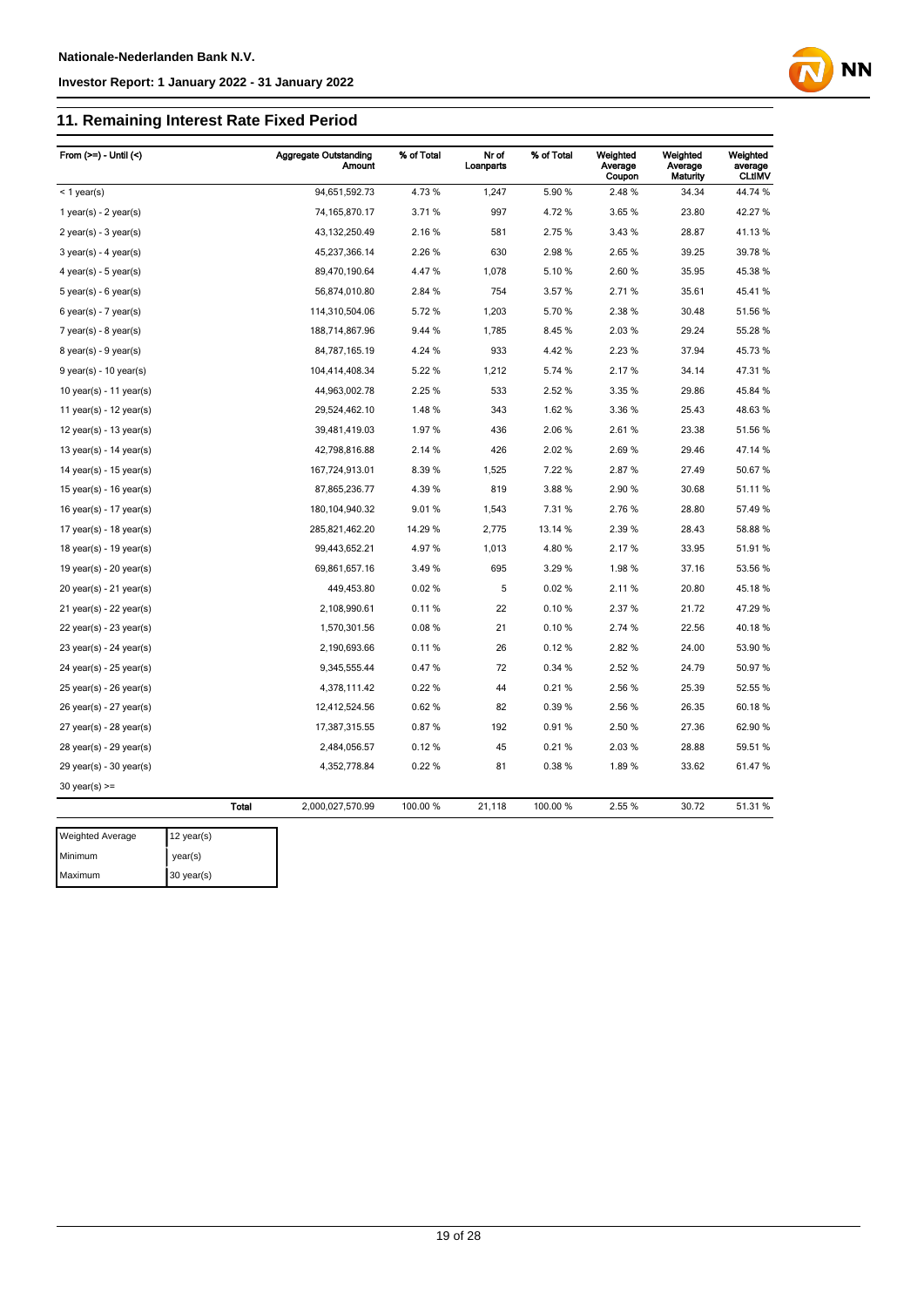## **12. Interest Payment Type**

|          |              | <b>Aggregate Outstanding</b><br>Amount | % of Total | Nr of<br>Loanparts | % of Total | Weighted<br>Average<br>Coupon | Weighted<br>Average<br>Maturity | Weighted<br>average<br><b>CLtIMV</b> |
|----------|--------------|----------------------------------------|------------|--------------------|------------|-------------------------------|---------------------------------|--------------------------------------|
| Fixed    |              | 1.993.659.090.67                       | 99.68%     | 20.940             | 99.16 %    | 2.56 %                        | 30.73                           | 51.32 %                              |
| Floating |              | 6.368.480.32                           | 0.32%      | 178                | 0.84%      | 1.48%                         | 27.98                           | 47.16 %                              |
| Unknown  |              |                                        |            |                    |            |                               |                                 |                                      |
|          | <b>Total</b> | 2.000.027.570.99                       | 100.00 %   | 21.118             | 100.00 %   | 2.55%                         | 30.72                           | 51.31 %                              |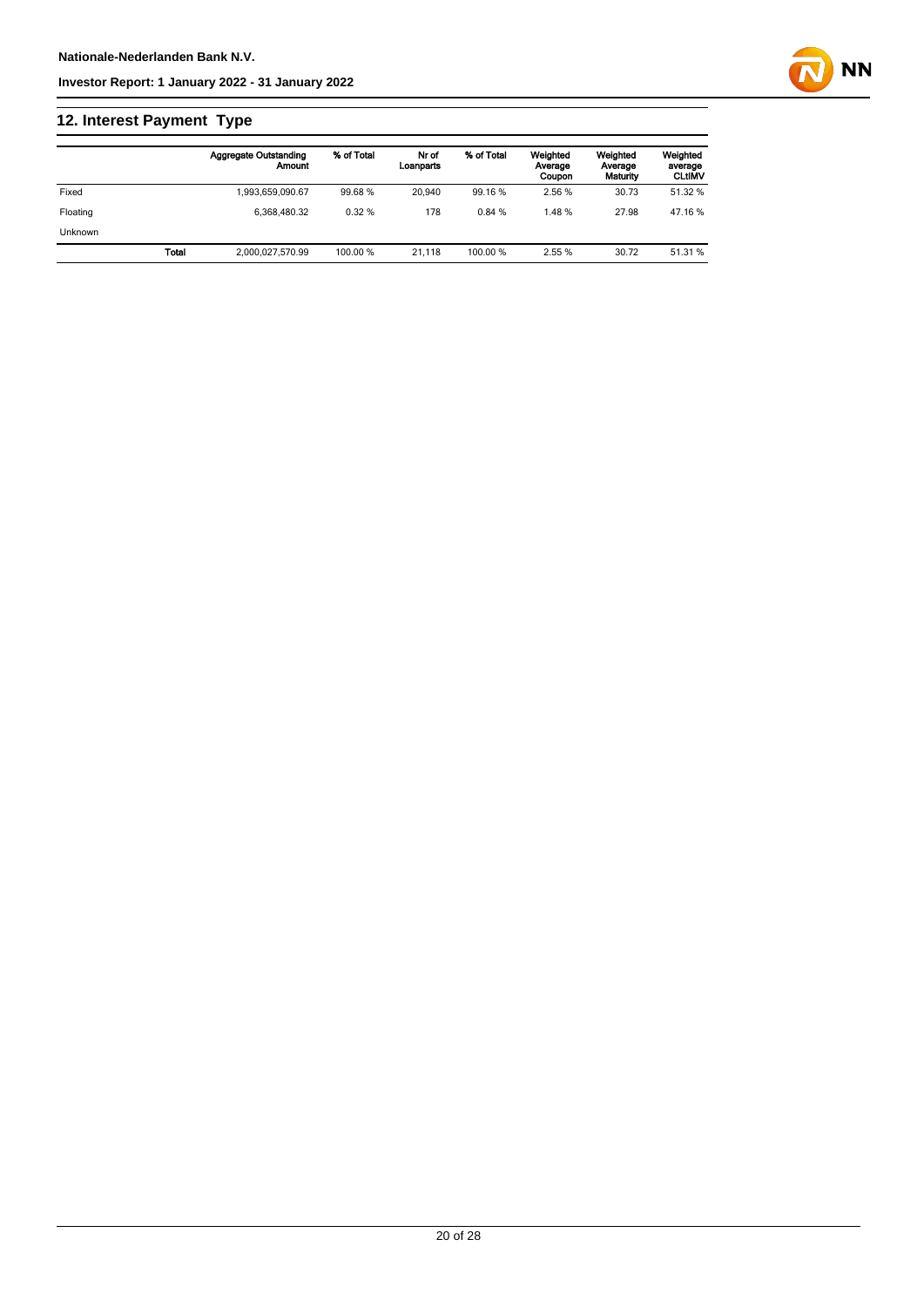

## **13. Property Description**

| Description      |       | <b>Aggregate Outstanding</b><br>Amount | % of Total | Nr of<br><b>Borrowers</b> | % of Total | Weighted<br>Average<br>Coupon | Weighted<br>Average<br>Maturity | Weighted<br>average<br><b>CLtIMV</b> |
|------------------|-------|----------------------------------------|------------|---------------------------|------------|-------------------------------|---------------------------------|--------------------------------------|
| Flat / Apartment |       | 207,352,002.44                         | 10.37 %    | 1.152                     | 12.61%     | 2.34 %                        | 31.32                           | 50.89 %                              |
| House            |       | 1.779.131.971.78                       | 88.96 %    | 7.931                     | 86.82%     | 2.58%                         | 30.61                           | 51.40 %                              |
| Shop/House       |       | 13.543.596.77                          | 0.68%      | 52                        | 0.57%      | 2.46 %                        | 35.37                           | 46.10%                               |
|                  | Total | 2,000,027,570.99                       | 100.00 %   | 9.135                     | 100.00 %   | 2.55 %                        | 30.72                           | 51.31 %                              |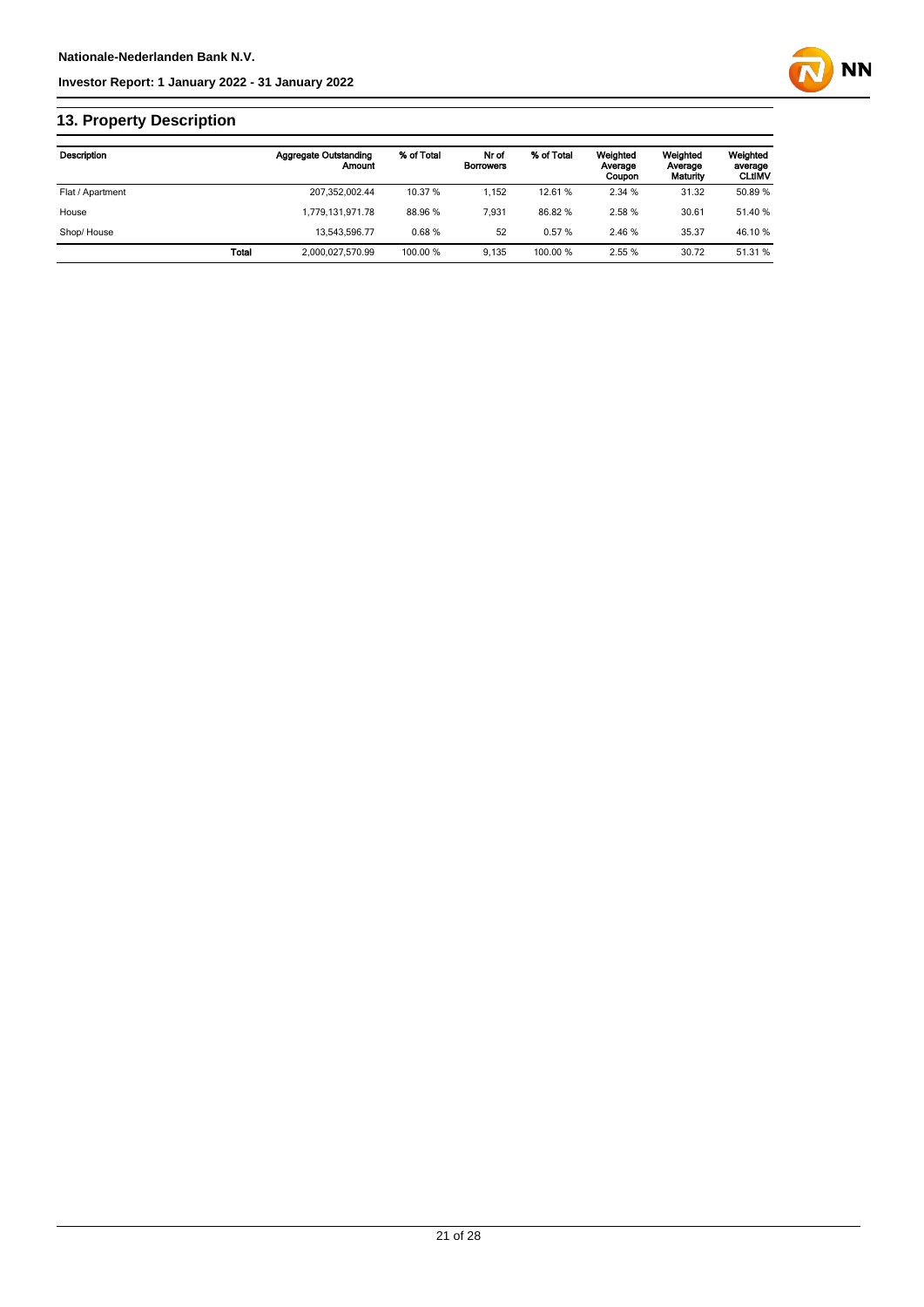

## **14. Geographical Distribution (by province)**

| Province      |       | <b>Aggregate Outstanding</b><br>Amount | % of Total | Nr of<br><b>Borrowers</b> | % of Total | Weighted<br>Average<br>Coupon | Weighted<br>Average<br>Maturity | Weighted<br>average<br><b>CLtIMV</b> |
|---------------|-------|----------------------------------------|------------|---------------------------|------------|-------------------------------|---------------------------------|--------------------------------------|
| Drenthe       |       | 45,469,151.72                          | 2.27%      | 244                       | 2.67%      | 2.57%                         | 29.68                           | 52.18%                               |
| Utrecht       |       | 154,513,669.61                         | 7.73%      | 632                       | 6.92%      | 2.56 %                        | 30.60                           | 48.60%                               |
| Zeeland       |       | 43,869,083.87                          | 2.19%      | 250                       | 2.74 %     | 2.68%                         | 30.74                           | 50.02 %                              |
| Zuid-Holland  |       | 557,534,853.58                         | 27.88%     | 2,507                     | 27.44 %    | 2.55 %                        | 30.20                           | 51.22 %                              |
| Flevoland     |       | 59,755,341.57                          | 2.99%      | 288                       | 3.15%      | 2.50 %                        | 29.13                           | 51.03%                               |
| Friesland     |       | 49,307,081.69                          | 2.47 %     | 261                       | 2.86%      | 2.46 %                        | 33.16                           | 54.60 %                              |
| Gelderland    |       | 223,227,606.16                         | 11.16 %    | 994                       | 10.88%     | 2.55 %                        | 29.66                           | 52.27 %                              |
| Groningen     |       | 54,236,957.98                          | 2.71 %     | 296                       | 3.24 %     | 2.44 %                        | 32.32                           | 52.67%                               |
| Limburg       |       | 83,684,794.84                          | 4.18%      | 460                       | 5.04 %     | 2.60%                         | 30.92                           | 55.01 %                              |
| Noord-Brabant |       | 301,028,776.16                         | 15.05 %    | 1,351                     | 14.79 %    | 2.61%                         | 30.33                           | 52.95 %                              |
| Noord-Holland |       | 317,444,952.71                         | 15.87 %    | 1,290                     | 14.12%     | 2.54 %                        | 32.11                           | 47.84 %                              |
| Overijssel    |       | 109,955,301.10                         | 5.50 %     | 562                       | 6.15%      | 2.49%                         | 31.97                           | 54.47%                               |
| Unspecified   |       |                                        |            |                           |            |                               |                                 |                                      |
|               | Total | 2,000,027,570.99                       | 100.00 %   | 9,135                     | 100.00 %   | 2.55 %                        | 30.72                           | 51.31 %                              |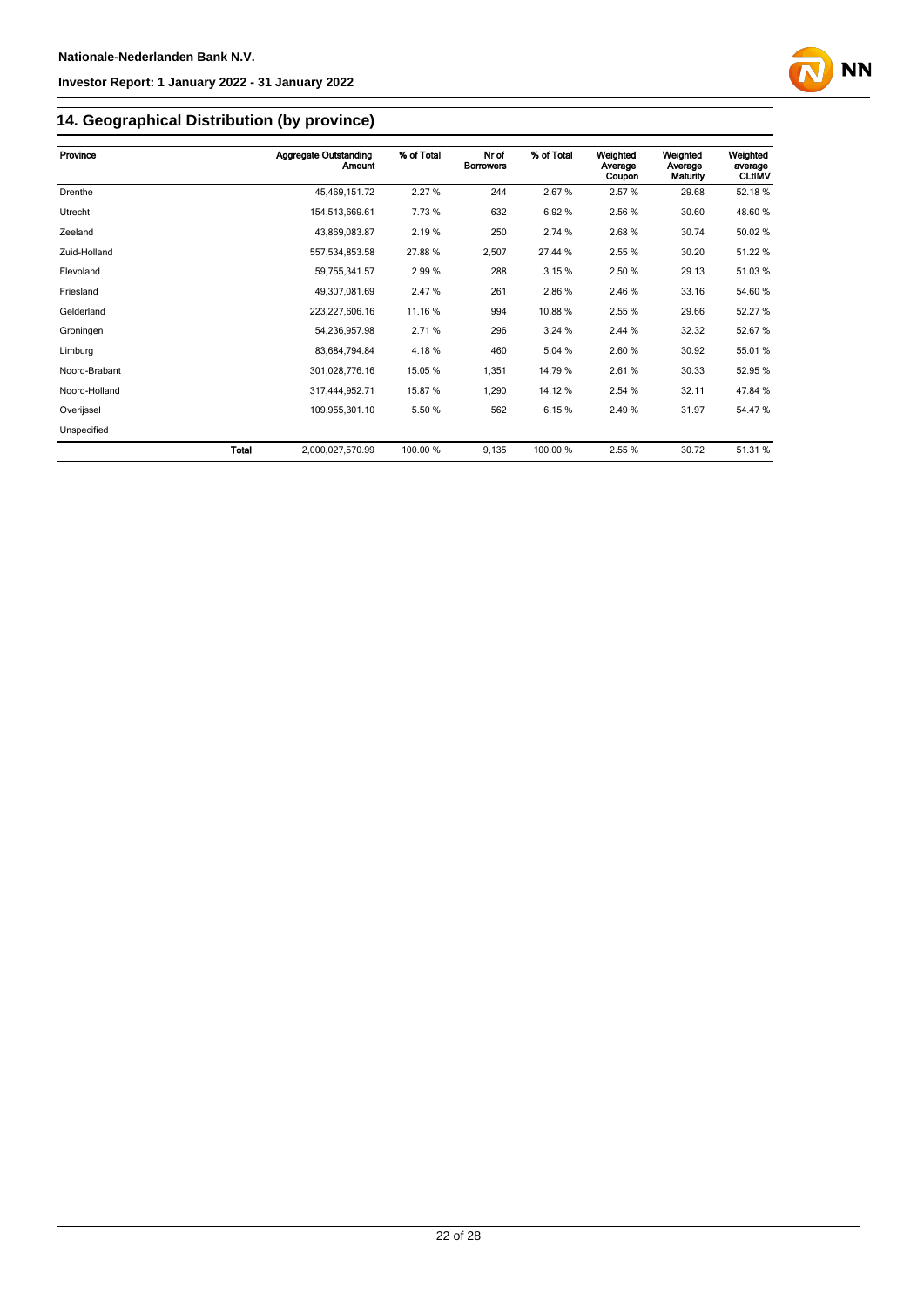

## **15. Occupancy**

| Description    |       | <b>Aggregate Outstanding</b><br>Amount | % of Total | Nr of<br><b>Borrowers</b> | % of Total | Weighted<br>Average<br>Coupon | Weighted<br>Average<br>Maturity | Weighted<br>average<br><b>CLtIMV</b> |
|----------------|-------|----------------------------------------|------------|---------------------------|------------|-------------------------------|---------------------------------|--------------------------------------|
| Owner Occupied |       | 2,000,027,570.99                       | 100.00 %   | 9.135                     | 100.00 %   | 2.55 %                        | 30.72                           | 51.31 %                              |
| Buy-to-let     |       |                                        |            |                           |            |                               |                                 |                                      |
| <b>Unknown</b> |       |                                        |            |                           |            |                               |                                 |                                      |
|                | Total | 2,000,027,570.99                       | 100.00 %   | 9.135                     | 100.00 %   | 2.55 %                        | 30.72                           | 51.31 %                              |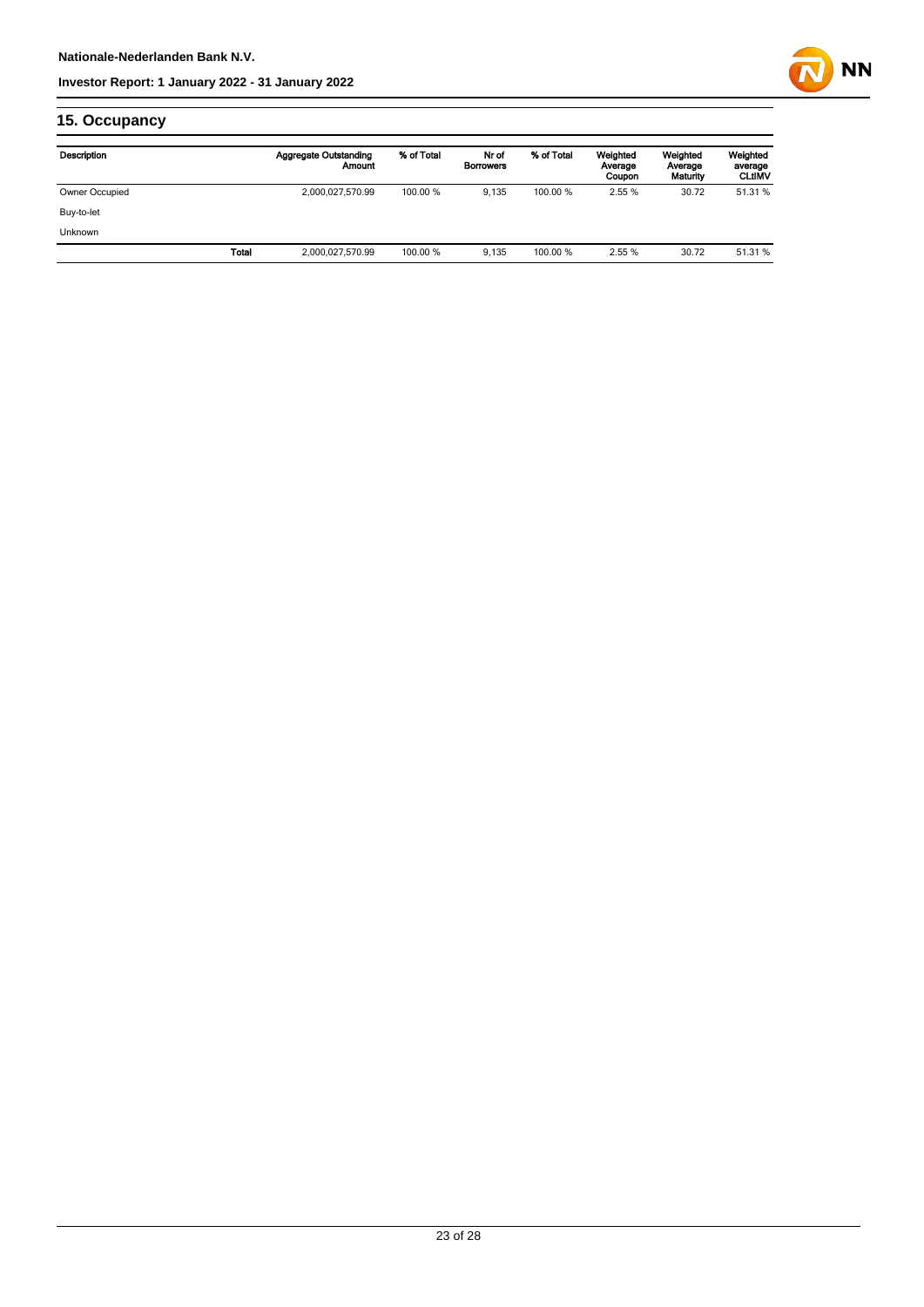

## **16. Loanpart Payment Frequency**

| Description  | <b>Aggregate Outstanding</b><br>Amount | % of Total | Nr of<br>Loanparts | % of Total | Weighted<br>Average<br>Coupon | Weighted<br>Average<br>Maturity | Weighted<br>average<br><b>CLUMV</b> |
|--------------|----------------------------------------|------------|--------------------|------------|-------------------------------|---------------------------------|-------------------------------------|
| Half-yearly  |                                        |            |                    |            |                               |                                 |                                     |
| Yearly       |                                        |            |                    |            |                               |                                 |                                     |
| Quarterly    |                                        |            |                    |            |                               |                                 |                                     |
| Monthly      | 2,000,027,570.99                       | 100.00 %   | 21,118             | 100.00 %   | 2.55 %                        | 30.72                           | 51.31 %                             |
| Unknown      |                                        |            |                    |            |                               |                                 |                                     |
| <b>Total</b> | 2,000,027,570.99                       | 100.00 %   | 21,118             | 100.00 %   | 2.55 %                        | 30.72                           | 51.31 %                             |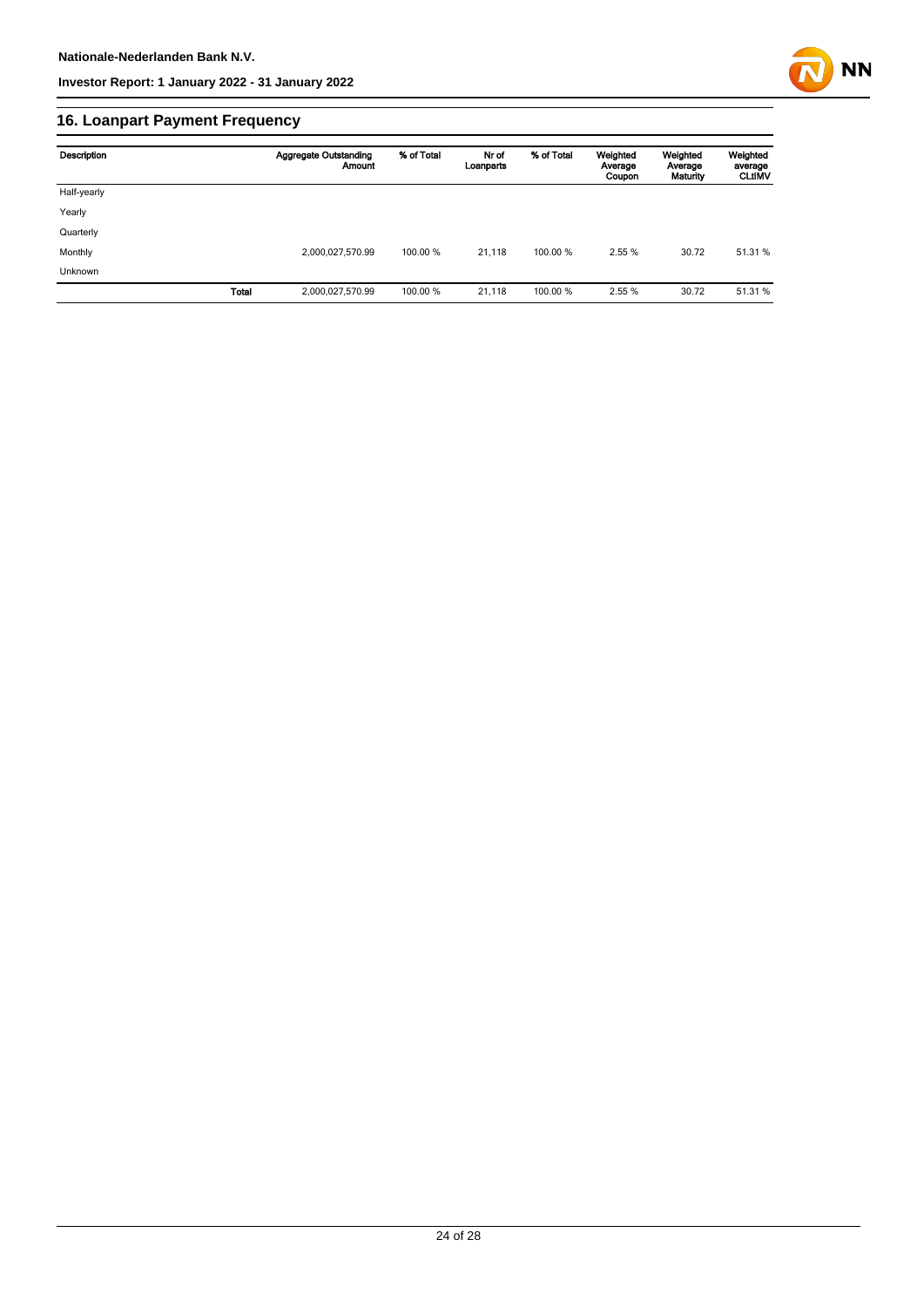

## **17. Guarantee Type**

|                      | <b>Aggregate Outstanding</b><br>Amount | % of Total | Nr of Loans | % of Total | Weighted<br>Average<br>Coupon | Weighted<br>Average<br>Maturity | Weighted<br>average<br><b>CLtIMV</b> |
|----------------------|----------------------------------------|------------|-------------|------------|-------------------------------|---------------------------------|--------------------------------------|
| <b>NHG Guarantee</b> | 549.792.829.42                         | 27.49 %    | 3.426       | 37.50 %    | 2.47 %                        | 27.14                           | 52.07 %                              |
| Non-NHG Guarantee    | 1.450.234.741.57                       | 72.51 %    | 5.709       | 62.50 %    | 2.59 %                        | 32.07                           | 51.02 %                              |
| <b>Unknown</b>       |                                        |            |             |            |                               |                                 |                                      |
|                      | <b>Total</b><br>2.000.027.570.99       | 100.00 %   | 9.135       | 100.00 %   | 2.55 %                        | 30.72                           | 51.31 %                              |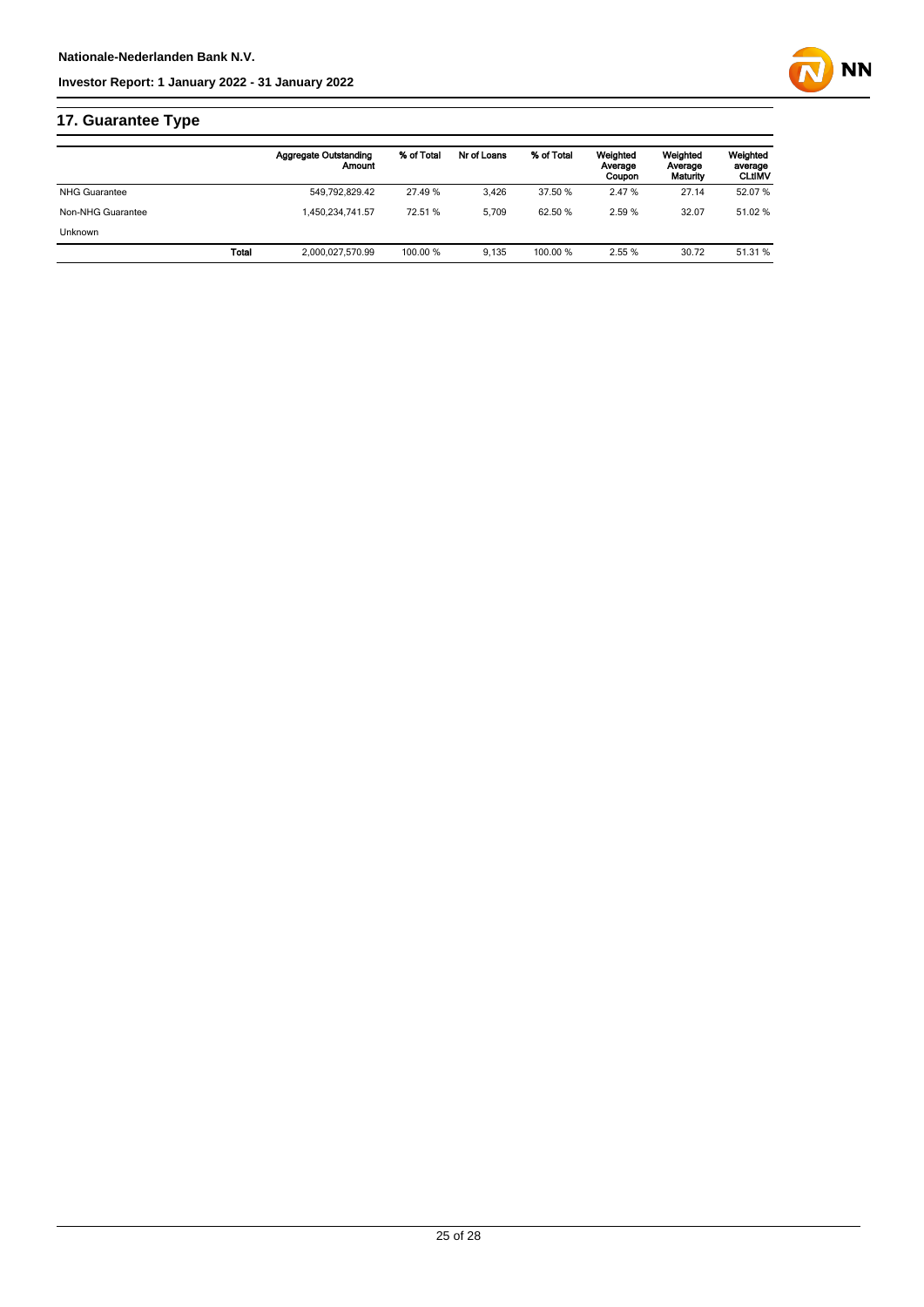#### **Glossary**



| Term                                                | Definition / Calculation                                                                                                                                                                                                                                                                                                                                                                                                                                                                                                                                                                                                                                                                                                                                    |
|-----------------------------------------------------|-------------------------------------------------------------------------------------------------------------------------------------------------------------------------------------------------------------------------------------------------------------------------------------------------------------------------------------------------------------------------------------------------------------------------------------------------------------------------------------------------------------------------------------------------------------------------------------------------------------------------------------------------------------------------------------------------------------------------------------------------------------|
| Α                                                   | Min (a, b), where (a) is the sum of the Adjusted Current Balances and (b) is the sum of the Asset Percentage of Current Balance -/-                                                                                                                                                                                                                                                                                                                                                                                                                                                                                                                                                                                                                         |
| ACT                                                 | a (alfa) of all Mortgage Receivables;<br>Asset Cover Test;                                                                                                                                                                                                                                                                                                                                                                                                                                                                                                                                                                                                                                                                                                  |
|                                                     | The "Adjusted Current Balance" of a Mortgage Receivable is the lower of: (i) the Current Balance of such Mortgage Receivable                                                                                                                                                                                                                                                                                                                                                                                                                                                                                                                                                                                                                                |
| <b>Adjusted Current Balance</b><br>Asset Percentage | minus a (alfa); and (ii) the LTV Cut-Off Percentage of the Indexed Valuation relating to such Mortgage Receivable, minus ß (bèta);<br>96.5% or such other percentage figure as is determined from time to time in accordance with the Asset Monitoring Agreement;                                                                                                                                                                                                                                                                                                                                                                                                                                                                                           |
|                                                     |                                                                                                                                                                                                                                                                                                                                                                                                                                                                                                                                                                                                                                                                                                                                                             |
| Assumed Mortgage Interest Rate                      | The expected mortgage interest rate to be offered by the Servicer (acting on behalf of the CBC) in relation to Mortgage Loans<br>which have an interest rate reset, which interest rate will be notified by the Servicer to the CBC and the Rating Agency from time to<br>time;                                                                                                                                                                                                                                                                                                                                                                                                                                                                             |
| Available Liquidity Buffer                          | means available liquid assets on reserved accounts of the CBC, plus interest payments and principal repayments from the<br>underlying assets (including derivatives) to which the CBC is contractually entitled for the following six (6) months period                                                                                                                                                                                                                                                                                                                                                                                                                                                                                                     |
| В                                                   | means the aggregate amount of all Principal Receipts on the Mortgage Receivables up to the end of the immediately preceding<br>calendar month which have not been applied in accordance with the Trust Deed;                                                                                                                                                                                                                                                                                                                                                                                                                                                                                                                                                |
| <b>Base Prospectus</b>                              | The base prospectus dated 18 June 2020 relating to the issue of soft bullet covered bonds, including any supplement and base<br>prospectus updates thereafter;                                                                                                                                                                                                                                                                                                                                                                                                                                                                                                                                                                                              |
| С                                                   | means the amounts standing to the credit of the Reserve Account;                                                                                                                                                                                                                                                                                                                                                                                                                                                                                                                                                                                                                                                                                            |
| <b>Calculation Date</b>                             | The date falling two (2) Business Days before each CBC Payment Date. The "relevant" Calculation Date in respect of any<br>Calculation Period will be the first Calculation Date falling after the end of that period and the "relevant" Calculation Date in respect<br>of any CBC Payment Date will be the last Calculation Date prior to that CBC Payment Date;                                                                                                                                                                                                                                                                                                                                                                                            |
| <b>CBC Account Bank</b>                             | BNG Bank N.V. in its capacity as CBC Account Bank under the CBC Account Agreement or its successor;                                                                                                                                                                                                                                                                                                                                                                                                                                                                                                                                                                                                                                                         |
| Closing Date                                        | 18 June 2020                                                                                                                                                                                                                                                                                                                                                                                                                                                                                                                                                                                                                                                                                                                                                |
| <b>Construction Deposit</b>                         | In relation to a Mortgage Loan, that part of the Mortgage Loan which the relevant Borrower requested to be disbursed into a<br>blocked account held in his name with the relevant Originator, the proceeds of which can only be applied towards construction of,<br>or improvements to, the relevant Mortgaged Asset;                                                                                                                                                                                                                                                                                                                                                                                                                                       |
| <b>Credit Rating</b>                                | An assessment of the credit worthiness of the notes or counterparties, assigned by the Rating Agency;                                                                                                                                                                                                                                                                                                                                                                                                                                                                                                                                                                                                                                                       |
| <b>Current Balance</b>                              | In relation to an Eligible Receivable at any date, the Net Outstanding Principal Amount, excluding Accrued Interest and Arrears of<br>Interest;                                                                                                                                                                                                                                                                                                                                                                                                                                                                                                                                                                                                             |
| Current Loan to Indexed Market Value (CLTIMV)       | Current Balance divided by the Indexed Valuation;                                                                                                                                                                                                                                                                                                                                                                                                                                                                                                                                                                                                                                                                                                           |
| Current Loan to Original Market Value (CLTOMV)      | Current Balance divided by the Original Market Value;                                                                                                                                                                                                                                                                                                                                                                                                                                                                                                                                                                                                                                                                                                       |
| Cut-off date                                        | The last day of the month immediately preceding the date on which the Investor Report is published;                                                                                                                                                                                                                                                                                                                                                                                                                                                                                                                                                                                                                                                         |
| D                                                   | means the aggregate outstanding principal balance of all Transferred Collateral in Substitution Assets;                                                                                                                                                                                                                                                                                                                                                                                                                                                                                                                                                                                                                                                     |
| Eligible Collateral                                 | Euro denominated cash and/or Substitution Assets;                                                                                                                                                                                                                                                                                                                                                                                                                                                                                                                                                                                                                                                                                                           |
| Index                                               | The index of increases or decreases, as the case may be, of house prices issued by the Dutch land registry (kadaster) in relation to<br>residential properties in the Netherlands;                                                                                                                                                                                                                                                                                                                                                                                                                                                                                                                                                                          |
| Indexed Valuation (with respect to ACT calculation) | In relation to any Mortgaged Asset at any date: (a) where the Original Market Value of that Mortgaged Asset is equal to or greater<br>than the Price Indexed Valuation as at that date, the Price Indexed Valuation; or (b) where the Original Market Value of that<br>Mortgaged Asset is less than the Price Indexed Valuation as at that date, the Original Market Value plus 90% (or, if a different<br>percentage is required or sufficient from time to time for the Covered Bonds to qualify as "covered bonds" as defined in the Capital<br>Requirements Directive and the Issuer wishes to apply such different percentage, then such different percentage) of the difference<br>between the Price Indexed Valuation and the Original Market Value; |
| Interest Rate Fixed Period                          | Period for which the current interest rate on the Mortgage Receivable remains unchanged;                                                                                                                                                                                                                                                                                                                                                                                                                                                                                                                                                                                                                                                                    |
| <b>Interest Rate Swap</b>                           | An interest rate swap transaction that forms part of an Interest Swap Agreement.                                                                                                                                                                                                                                                                                                                                                                                                                                                                                                                                                                                                                                                                            |
| Interest Reserve Required Amount                    | means an amount equal to (A) the positive difference, if any, between (i) the aggregate amount of Scheduled Interest for all Series<br>outstanding and (ii) the aggregate amount of interest to be received under the Transferred Assets up to the relevant final maturity<br>date taking into account their respective contractual amortisation profile less in respect of each Savings Mortgage Receivable<br>which is subject to a Participation, an amount equal to the net amount received or recovered multiplied by the applicable<br>Participation Fraction;                                                                                                                                                                                        |
| <b>IRS</b>                                          | Interest Rate Swap;                                                                                                                                                                                                                                                                                                                                                                                                                                                                                                                                                                                                                                                                                                                                         |
| Issuer                                              | Nationale-Nederlanden Bank N.V., a public company with limited liability (naamloze vennootschap) organised under the laws of the<br>Netherlands and established in The Haque, the Netherlands;                                                                                                                                                                                                                                                                                                                                                                                                                                                                                                                                                              |
| L                                                   | For each Mortgage Receivable its Current Balance minus the LTV Cut-Off Percentage of its Indexed Valuation provided that if the<br>result is negative, L shall be zero and if the result exceeds $\alpha$ (alpha), L shall equal $\alpha$ (alpha);                                                                                                                                                                                                                                                                                                                                                                                                                                                                                                          |
| Legally Required Minimum OC                         | Means the minimum level of overcollateralization of 5% or such other percentage as may be required from time to time by the CB<br>Regulations. This means that the total outstanding balance of the cover assets in the pool must be 105% of the total amount of                                                                                                                                                                                                                                                                                                                                                                                                                                                                                            |
| Loan Part(s)                                        | outstanding covered bonds (both excluding accrued interest);<br>One or more of the loan parts (leningdelen) of which a Mortgage Loan consists;                                                                                                                                                                                                                                                                                                                                                                                                                                                                                                                                                                                                              |
|                                                     |                                                                                                                                                                                                                                                                                                                                                                                                                                                                                                                                                                                                                                                                                                                                                             |
| LTV Cut-Off indexed valuation %                     | 80 % for all Mortgage Receivables or such other percentage as may be notified to the Rating Agency from time to time in respect of<br>the relevant Mortgage Receivables, or such lower percentage as is (a) required from time to time for Covered Bonds to qualify as<br>covered bonds as defined in the Capital Requirements Directive or (b) otherwise determined from time to time in accordance with<br>the Asset Monitoring Agreement;                                                                                                                                                                                                                                                                                                                |
| <b>Mandatory Liquidity Required Amount</b>          | means the higher of (i) zero and (ii) an amount equal to the amount which is at such time required to be maintained by the CBC to<br>ensure compliance with article 40g of the Decree after taking into account any certain amounts standing to the credit of the CBC<br>Account and the Reserve Account as permitted to be taken into account pursuant to article 40g of the Decree and any other<br>amounts (whether held or generated and) permitted to be taken into account pursuant to article 40g of the Decree, (in each case all<br>as calculated on each relevant Calculation Date for the relevant period prescribed by article 40g of the Decree);                                                                                              |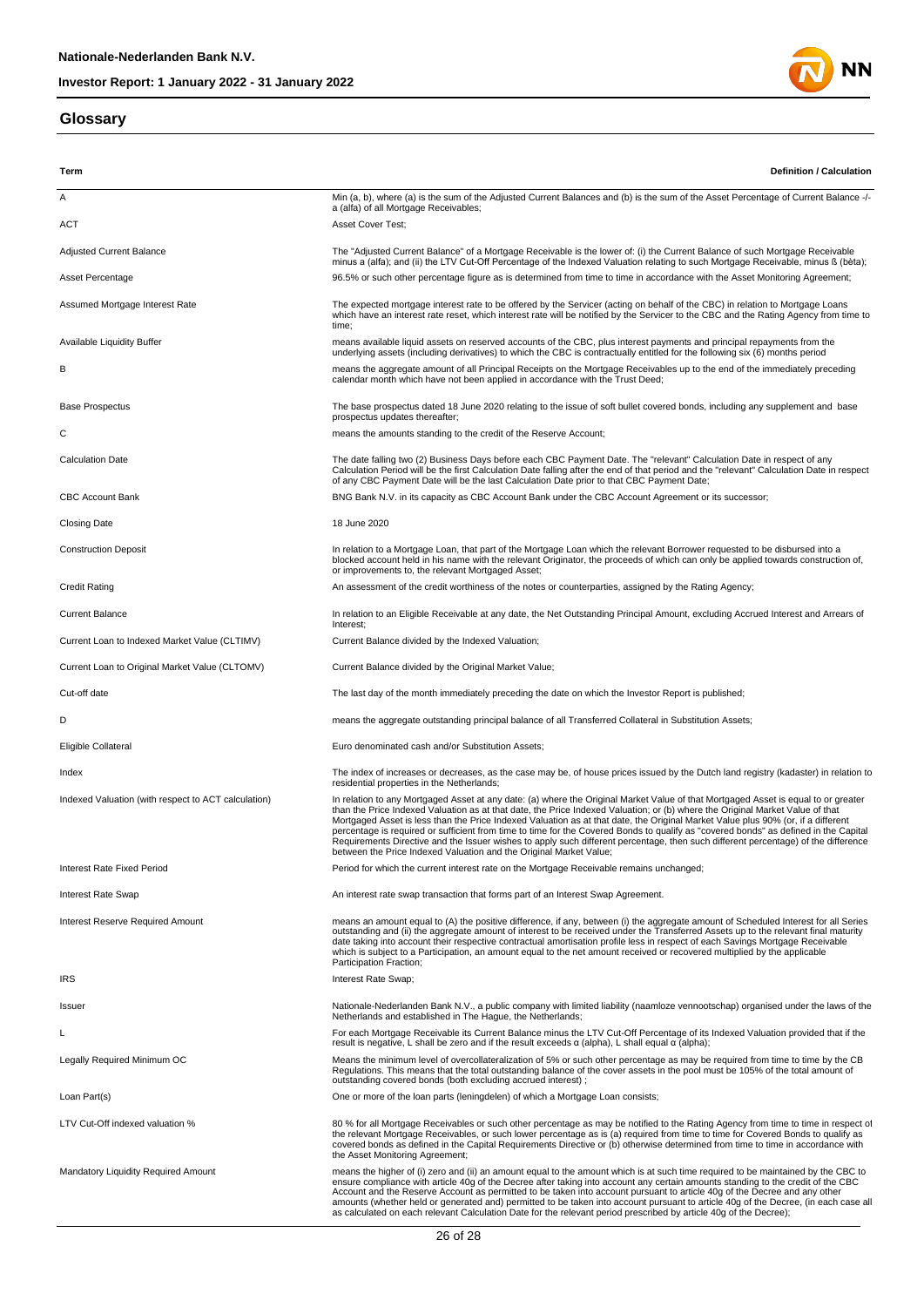

In respect of a Series of Covered Bonds, the date on which the Covered Bonds of such Series are expected to be redeemed at<br>their Principal Amount Outstanding in accordance with the Conditions, as specified in the relevant Net Outstanding Principal Amount **In relation to a Mortgage Receivable**, at any date, the Outstanding Principal Amount of the relevant Mortgage Loan less (A) if it is a Savings Mortgage Loan or a Savings Investment Mortgage Loan subject to an Insurance Savings Participation, an amount equal to<br>the Insurance Savings Participation on such date and (B) if it is a Bank Savings Mortgage Loan s Participation, an amount equal to the Bank Savings Participation on such date; NHG Nationale Hypotheek Garantie: guarantees (""borgtochten"") issued by Stichting Waarborgfonds Eigen Woningen under the terms

and conditions of the Nationale Hypotheek Garantie, as amended from time to time; NHG Loan **A** Mortgage Loan that has the benefit of an NHG guarantee:

**Term Definition / Calculation**

more than 47 years after the Issue Date of such Series.

Nominal OC **The Net Outstanding Principal Amount of all Mortgage Receivables, excluding any Defaulted Receivables, plus (b) the Collateral** Market Value of all Transferred Collateral in the form of Substitution Assets plus (c) the cash standing to the credit of the CBC<br>Transaction Account(s), excluding Swap Collateral minus the aggregate Principal Amount Outst calendar month;

Non NHG Loan **A Mortgage Loan that does not have the benefit of an NHG Guarantee;** 

Occupancy **The way the Mortgaged Asset is used (e.g. owner occupied)** 

In relation to any Mortgaged Asset the market value (marktwaarde) given to that Mortgaged Asset by the most recent valuation<br>addressed to the Transferor that transferred the relevant Mortgage Receivable to the CBC or, as a (executiewaarde) given to that Mortgaged Asset by the most recent valuation addressed to the Transferor that transferred the<br>relevant Mortgage Receivable to the CBC, divided by 0.90 or such other factor as required from ti and regulations or any internal requirement of the Transferor in relation thereto; Originator Nationale-Nederlanden Levensverzekering Maatschappij N.V. or Nationale-Nederlanden Bank N.V.

Dutstanding Principal Amount Morto Here in respect of a Relevant Mortgage Receivable, on any date the (then remaining) aggregate principal sum ("hoofdsom") due by the by the the CBC and, after (the Netwant Borrower under t

means interest and fees and other amounts received by the CBC in respect of the Mortgage Receivables, other than Principal<br>Receipts and less in respect of each Savings Mortgage Receivable which is subject to a Participatio Mortgage Receivable;

Performing Loans Mortgage Loans which are current and therefore do not show any arrears;

Price Indexed Valuation Intervent In relation to any property at any date means the Original Market Value of that property increased or decreased as appropriate by the increase or decrease in the Index since the date of the Original Market Value; Rating Agency Standard & Poors Credit Market Services Europe Limited;

Remaining Tenor The time in years from the end of the reporting period to the maturity date of a Mortgage Loan;

means (a) until the occurrence of a Reserve Account Trigger Event: an amount equal to the Mandatory Liquidity Required Amount<br>and (b) following the occurrence of a Reserve Account Trigger Event: an amount equal to the high

Reserve Trigger Required Amount end the next means an amount equal to (a) the aggregate for all Series of the aggregate Scheduled Interest for each such Series due in the next meation to any Series) plus (b) the<br>three foll anticipated aggregate amount payable in the next three following CBC Payment Periods in respect of the items referred to in paragraphs (a) up to and including (d) of the CBC Priority of Payments, as calculated on each relevant Calculation Date;

Seasoning **Number of years since the origination of the Mortgage Loan Parts to the end of the Reporting Period**;

A Tranche of Covered Bonds together with any further Tranche or Tranches of Covered Bonds expressed to be consolidated and<br>form a single series with the Covered Bonds of the original Tranche and the terms of which are iden and/or the Interest Commencement Date but including as to whether or not the Covered Bonds are listed);

Set-Off Claim that corresponds to a debt to the same borrower, which is not covered by the DGS;

Substitution Assets<br>
means the classes of assets denominated in euro from time to time eligible under the CRR and/or the Wft to collateralise covered<br>
bonds including (on the date of this Base Prospectus) and subject to ce

means any Eligible Collateral transferred or purported to be transferred to the CBC pursuant to the Guarantee Support Agreement,<br>to the extent not redeemed, retransferred, sold or otherwise disposed of by the CBC;

z 2

α (alfa) Gross set-off as determined according to Asset Monitoring Agreement;

β (beta) For each Mortgage Receivable the lower of (i) the LTV Cut-Off percentage of its indexed valuation and (ii) α minus L